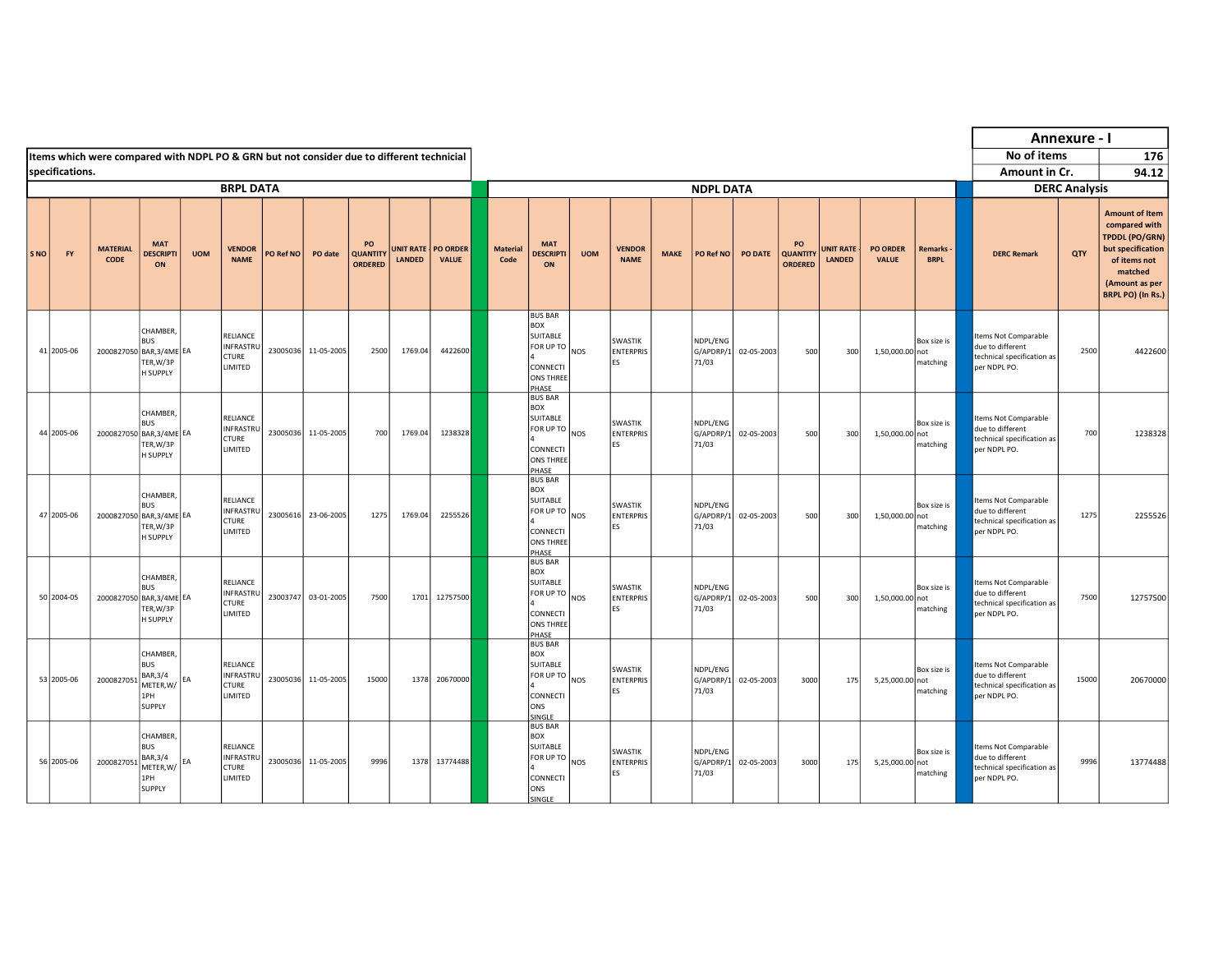| 59 2005-06 | 2000827051               | CHAMBER,<br><b>BUS</b><br>BAR, 3/4<br>$METER, W/$ $EA$<br>1PH<br>SUPPLY                                                   | RELIANCE<br><b>INFRASTRU</b><br><b>CTURE</b><br>LIMITED        | 23005036 11-05-2005 | 3956                     | 1378   | 5451368  | <b>BUS BAR</b><br><b>BOX</b><br>SUITABLE<br>FOR UP TO NOS<br>CONNECTI<br>ONS<br>SINGLE                 | SWASTIK<br><b>ENTERPRIS</b><br>ES | NDPL/ENG<br>G/APDRP/1<br>71/03 | 02-05-2003 | 3000 | 175 | 5,25,000.00 not | Box size is<br>matching               | Items Not Comparable<br>due to different<br>technical specification as<br>per NDPL PO. | 3956  | 5451368  |
|------------|--------------------------|---------------------------------------------------------------------------------------------------------------------------|----------------------------------------------------------------|---------------------|--------------------------|--------|----------|--------------------------------------------------------------------------------------------------------|-----------------------------------|--------------------------------|------------|------|-----|-----------------|---------------------------------------|----------------------------------------------------------------------------------------|-------|----------|
| 62 2005-06 | 2000827051               | CHAMBER,<br><b>BUS</b><br>BAR, 3/4<br>$METER, W/$ EA<br>1PH<br>SUPPLY                                                     | RELIANCE<br><b>INFRASTRU</b><br><b>CTURE</b><br><b>LIMITED</b> | 23005616 23-06-2005 | 11044                    | 1378   | 15218632 | <b>BUS BAR</b><br><b>BOX</b><br>SUITABLE<br>$[FOR UP TO ]$ <sub>NOS</sub><br>CONNECTI<br>ONS<br>SINGLE | SWASTIK<br><b>ENTERPRIS</b><br>ES | NDPL/ENG<br>G/APDRP/1<br>71/03 | 02-05-2003 | 3000 | 175 | 5,25,000.00 not | Box size is<br>matching               | Items Not Comparable<br>due to different<br>technical specification as<br>per NDPL PO. | 11044 | 15218632 |
| 65 2004-05 | 2000827051               | CHAMBER,<br><b>BUS</b><br>BAR, 3/4<br>$\left  \begin{array}{c} 1 & -1 \\ -1 & -1 \end{array} \right $ EA<br>1PH<br>SUPPLY | RELIANCE<br>INFRASTRU<br><b>CTURE</b><br>LIMITED               | 23003747 03-01-2005 | 15000                    | 1325   | 19875000 | <b>BUS BAR</b><br><b>BOX</b><br>SUITABLE<br>FOR UP TO NOS<br>CONNECTI<br>ONS<br><b>SINGLE</b>          | SWASTIK<br><b>ENTERPRIS</b><br>ES | NDPL/ENG<br>G/APDRP/1<br>71/03 | 02-05-2003 | 3000 | 175 | 5,25,000.00 not | Box size is<br>matching               | Items Not Comparable<br>due to different<br>technical specification as<br>per NDPL PO. | 15000 | 19875000 |
| 73 2005-06 | 2000678691               | PANEL, CNT<br>RL&RELAY, EA<br>66KV,F/LIN<br>E FEEDER                                                                      | <b>RELIANCE</b><br>INFRASTRU<br><b>CTURE</b><br>LIMITED        | 23007348 21-11-2005 | $\overline{\phantom{a}}$ | 724500 | 1449000  |                                                                                                        |                                   | NA                             |            |      |     |                 | Similar PO<br>$0.00$ Not<br>Available | Items Not Comparable<br>due to different<br>technical specification as<br>per NDPL PO. |       | 1449000  |
| 74 2005-06 | 2000678691               | PANEL, CNT<br>RL&RELAY,<br>66KV,F/LIN<br>E FEEDER                                                                         | RELIANCE<br><b>INFRASTRU</b><br><b>CTURE</b><br>LIMITED        | 23005111 17-05-2005 | $\mathbf{3}$             | 669760 | 2009280  |                                                                                                        |                                   | NA                             |            |      |     |                 | Similar PO<br>0.00 Not<br>Available   | Items Not Comparable<br>due to different<br>technical specification as<br>per NDPL PO. | в     | 2009280  |
| 75 2004-05 | 2000678691               | PANEL, CNT<br>RL&RELAY,<br>66KV,F/LIN<br>E FEEDER                                                                         | <b>RELIANCE</b><br><b>INFRASTRU</b><br><b>CTURE</b><br>LIMITED | 23003500 10-12-2004 |                          | 644000 | 644000   |                                                                                                        |                                   | <b>NA</b>                      |            |      |     |                 | Similar PO<br>$0.00$ Not<br>Available | tems Not Comparable<br>due to different<br>technical specification as<br>per NDPL PO.  |       | 644000   |
| 76 2005-06 | 2000678692               | PANEL, CNT<br>RL&RELAY,<br>66KV,F/BU<br>S COUPLER                                                                         | RELIANCE<br><b>INFRASTRU</b><br><b>CTURE</b><br><b>LIMITED</b> | 23005111 17-05-2005 | $\mathbf{1}$             | 657800 | 657800   |                                                                                                        |                                   | NA                             |            |      |     |                 | Similar PO<br>$0.00$ Not<br>Available | Items Not Comparable<br>due to different<br>technical specification as<br>per NDPL PO. |       | 657800   |
| 77 2005-06 | 2000678693 66KV, F/TR EA | PANEL, CNT<br>RL&RELAY,<br>ANSFORM<br>ER                                                                                  | <b>RELIANCE</b><br>INFRASTRU<br><b>CTURE</b><br>LIMITED        | 23005111 17-05-2005 | 3                        | 502320 | 1506960  |                                                                                                        |                                   | NA                             |            |      |     | 0.00 Not        | Similar PO<br>Available               | Items Not Comparable<br>due to different<br>technical specification as<br>per NDPL PO. | 3     | 1506960  |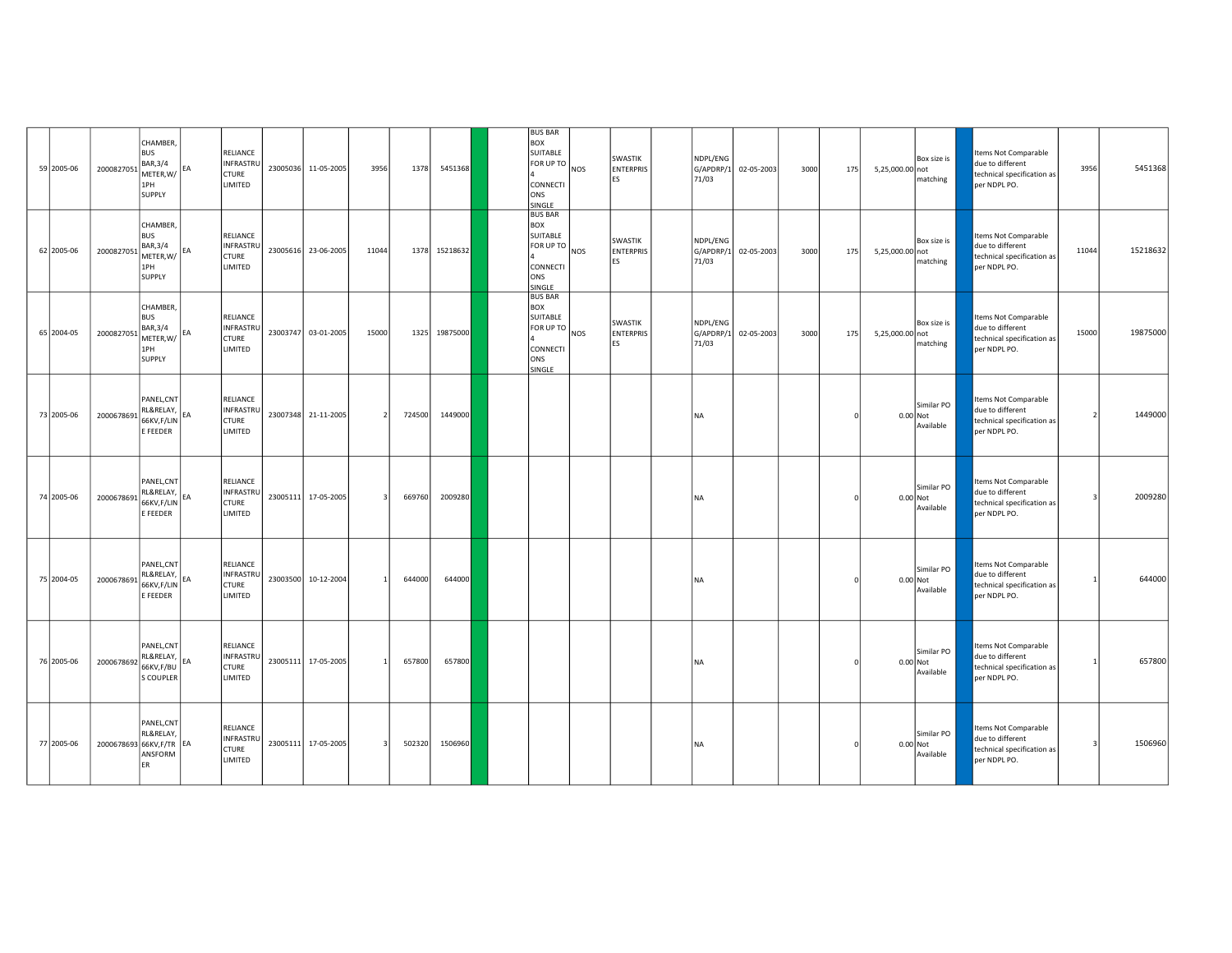| 78 2004-05  | 2000678693 66KV, F/TR EA | PANEL, CNT<br>RL&RELAY,<br>ANSFORM<br>FR.                 |     | RELIANCE<br><b>INFRASTRU</b><br>CTURE<br>LIMITED               |          | 23003500 10-12-2004 |        | 483000           | 1449000          |  |  | <b>NA</b> |  |  | Similar PO<br>0.00 Not<br>Available   | Items Not Comparable<br>due to different<br>technical specification as<br>per NDPL PO. |        | 1449000    |
|-------------|--------------------------|-----------------------------------------------------------|-----|----------------------------------------------------------------|----------|---------------------|--------|------------------|------------------|--|--|-----------|--|--|---------------------------------------|----------------------------------------------------------------------------------------|--------|------------|
| 226 2004-05 | 2000781736 PVC in AL     | <b>CBL ELEC</b><br><b>AR 1.1KV</b><br>3.5C<br>95MM2       | Iм. | RELIANCE<br><b>INFRASTRU</b><br>CTURE<br>LIMITED               |          | 23004561 17-03-2005 | 100    | 229.54           | 22954            |  |  | <b>NA</b> |  |  | Similar PO<br>$0.00$ Not<br>Available | Items Not Comparable<br>due to different<br>technical specification as<br>per NDPL PO. | 100    | 22954      |
| 227 2004-05 | 2000781736 PVC in AL     | <b>CBL ELEC</b><br><b>AR 1.1KV</b><br>3.5C<br>95MM2       |     | <b>RELIANCE</b><br><b>INFRASTRU</b><br><b>CTURE</b><br>LIMITED | 23004523 | 14-03-2005          | 50     | 219.56           | 10978            |  |  | <b>NA</b> |  |  | Similar PO<br>$0.00$ Not<br>Available | tems Not Comparable<br>due to different<br>technical specification as<br>per NDPL PO.  | 50     | 10978      |
| 228 2004-05 | 2000781736 PVC in AL     | <b>CBL ELEC</b><br><b>AR 1.1KV</b><br>3.5C<br>95MM2       | M   | RELIANCE<br>INFRASTRU<br><b>CTURE</b><br>LIMITED               |          | 23004585 22-03-2005 | 583    |                  | 210.54 122744.82 |  |  | <b>NA</b> |  |  | Similar PO<br>$0.00$ Not<br>Available | Items Not Comparable<br>due to different<br>technical specification as<br>per NDPL PO. | 583    | 122744.82  |
| 234 2005-06 | 2000798888 3CX50MM KM    | CBL AB<br>1.1KV XLPE<br>2+1CX25M<br>M <sub>2</sub>        |     | RELIANCE<br>INFRASTRU<br><b>CTURE</b><br><b>LIMITED</b>        |          | 23005456 13-06-2005 |        | 0.411 106438.81  | 43746.35         |  |  | <b>NA</b> |  |  | Similar PO<br>0.00 Not<br>Available   | Items Not Comparable<br>due to different<br>technical specification as<br>per NDPL PO. | 0.411  | 43746.35   |
| 235 2004-05 | 2000798888 3CX50MM KM    | CBL,AB,1.1<br>KV, AL, XLPE<br>2+1CX25M<br>M <sub>2</sub>  |     | RELIANCE<br><b>INFRASTRU</b><br>CTURE<br>LIMITED               |          | 23004560 17-03-2005 | 14.514 |                  | 102345 1485435.3 |  |  | <b>NA</b> |  |  | Similar PO<br>$0.00$ Not<br>Available | Items Not Comparable<br>due to different<br>technical specification as<br>per NDPL PO. | 14.514 | 1485435.33 |
| 237 2004-05 | 2000802956 3CX95+1CX KM  | CBL,AB,1.1<br>KV, AL, XLP,<br>50+1CX16<br>MM <sub>2</sub> |     | RELIANCE<br>INFRASTRU<br><b>CTURE</b><br>LIMITED               |          | 23004560 17-03-2005 | 20     | 187736           | 3754720          |  |  | <b>NA</b> |  |  | Similar PO<br>$0.00$ Not<br>Available | Items Not Comparable<br>due to different<br>technical specification as<br>per NDPL PO. | 20     | 3754720    |
| 238 2005-06 | 2000802957 3CX95MM KM    | CBL AB<br>1.1KV XLPE<br>2+1CX50M<br>M <sub>2</sub>        |     | RELIANCE<br>INFRASTRU<br><b>CTURE</b><br>LIMITED               |          | 23005456 13-06-2005 |        | $0.27$ 186103.85 | 50248.04         |  |  | <b>NA</b> |  |  | Similar PO<br>0.00 Not<br>Available   | Items Not Comparable<br>due to different<br>technical specification as<br>per NDPL PO. | 0.27   | 50248.04   |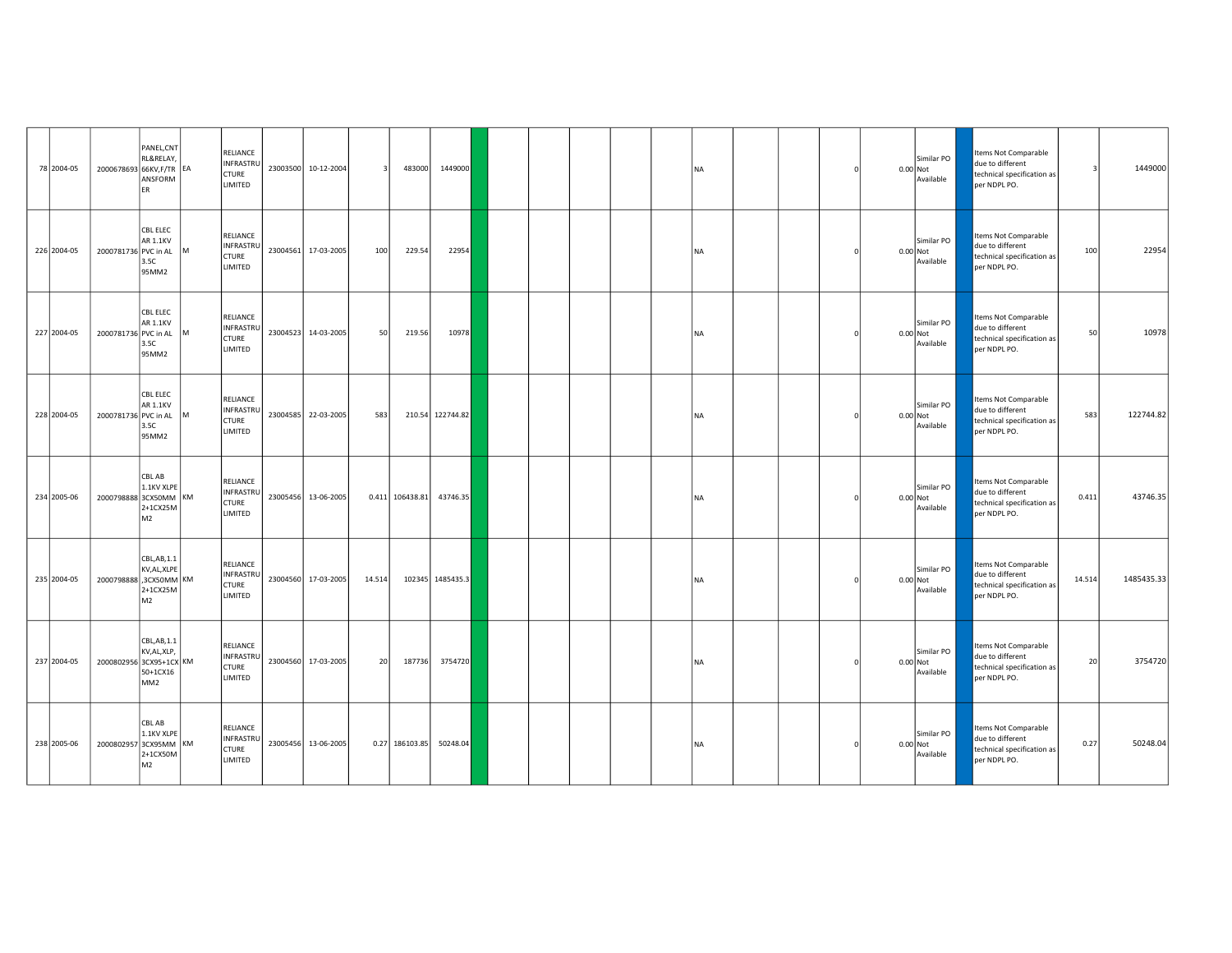| 239 2004-05 | 2000802957 3CX95MM KM    | CBL,AB,1.1<br>KV, AL, XLPE<br>2+1CX50M<br>M <sub>2</sub>    |    | RELIANCE<br><b>INFRASTRU</b><br>CTURE<br>LIMITED        | 23004560 17-03-2005 | 14.312 |          | 178946 2561075.2 |  |  | <b>NA</b> |  |          | Similar PO<br>$0.00$ Not<br>Available | Items Not Comparable<br>due to different<br>technical specification as<br>per NDPL PO. | 14.312 | 2561075.15  |
|-------------|--------------------------|-------------------------------------------------------------|----|---------------------------------------------------------|---------------------|--------|----------|------------------|--|--|-----------|--|----------|---------------------------------------|----------------------------------------------------------------------------------------|--------|-------------|
| 242 2005-06 | 2000867283               | CBL ELEC N-<br>ARM 66KV<br>AL XLPE 1C<br>1000MM2            | lм | RELIANCE<br><b>INFRASTRU</b><br><b>CTURE</b><br>LIMITED | 23005424 09-06-2005 | 42888  | 1776.528 | 76191733         |  |  | <b>NA</b> |  | 0.00 Not | Similar PO<br>Available               | Items Not Comparable<br>due to different<br>technical specification as<br>per NDPL PO. | 42888  | 76191732.86 |
| 245 2004-05 | 2000764440 F6,66KV,20 EA | <b>CIRCUIT</b><br><b>BREAKER,S</b><br>00A,35KA/<br>3SEC     |    | RELIANCE<br>INFRASTRU<br><b>CTURE</b><br>LIMITED        | 23003500 10-12-2004 |        | 701500   | 5612000          |  |  | <b>NA</b> |  |          | Similar PO<br>$0.00$ Not<br>Available | Items Not Comparable<br>due to different<br>technical specification as<br>per NDPL PO. |        | 5612000     |
| 246 2004-05 | 2000764440 F6,66KV,20 EA | <b>CIRCUIT</b><br><b>BREAKER,S</b><br>00A,35KA/<br>3SEC     |    | RELIANCE<br>INFRASTRU<br><b>CTURE</b><br>LIMITED        | 23004585 22-03-2005 |        | 701500   | 2104500          |  |  | <b>NA</b> |  |          | Similar PO<br>0.00 Not<br>Available   | Items Not Comparable<br>due to different<br>technical specification as<br>per NDPL PO. | -3     | 2104500     |
| 249 2005-06 | 2000521354               | CHANNEL.<br>$MOC:MS, SI$ <sub>KG</sub><br>ZE:100X50<br>X6MM |    | RELIANCE<br>INFRASTRU<br><b>CTURE</b><br>LIMITED        | 23005118 17-05-2005 | 2000   | 41.2568  | 82513.6          |  |  | <b>NA</b> |  | 0.00 Not | Similar PO<br>Available               | Items Not Comparable<br>due to different<br>technical specification as<br>per NDPL PO. | 2000   | 82513.6     |
| 250 2004-05 | 2000521354               | CHANNEL,<br>MOC:MS,SI<br>ZE:100X50<br>X6MM                  |    | RELIANCE<br><b>INFRASTRU</b><br><b>CTURE</b><br>LIMITED | 23003500 10-12-2004 | 10000  | 39.67    | 396700           |  |  | NA        |  | 0.00 Not | Similar PO<br>Available               | Items Not Comparable<br>due to different<br>technical specification as<br>per NDPL PO. | 10000  | 396700      |
| 251 2005-06 | 2000521354               | CHANNEL,<br>MOC:MS, SI<br>ZE:100X50<br>X6MM                 |    | RELIANCE<br>INFRASTRU<br><b>CTURE</b><br>LIMITED        | 23005456 13-06-2005 | 521    | 32.24    | 16797.04         |  |  | <b>NA</b> |  |          | Similar PO<br>$0.00$ Not<br>Available | Items Not Comparable<br>due to different<br>technical specification as<br>per NDPL PO. | 521    | 16797.04    |
| 252 2004-05 | 2000521354               | CHANNEL,<br>MOC:MS,SI<br>ZE:100X50<br>MM <sub>X</sub>       |    | RELIANCE<br>INFRASTRU<br><b>CTURE</b><br>LIMITED        | 23003714 29-12-2004 | 33683  | 31       | 1044173          |  |  | <b>NA</b> |  | 0.00 Not | Similar PO<br>Available               | Items Not Comparable<br>due to different<br>technical specification as<br>per NDPL PO. | 33683  | 1044173     |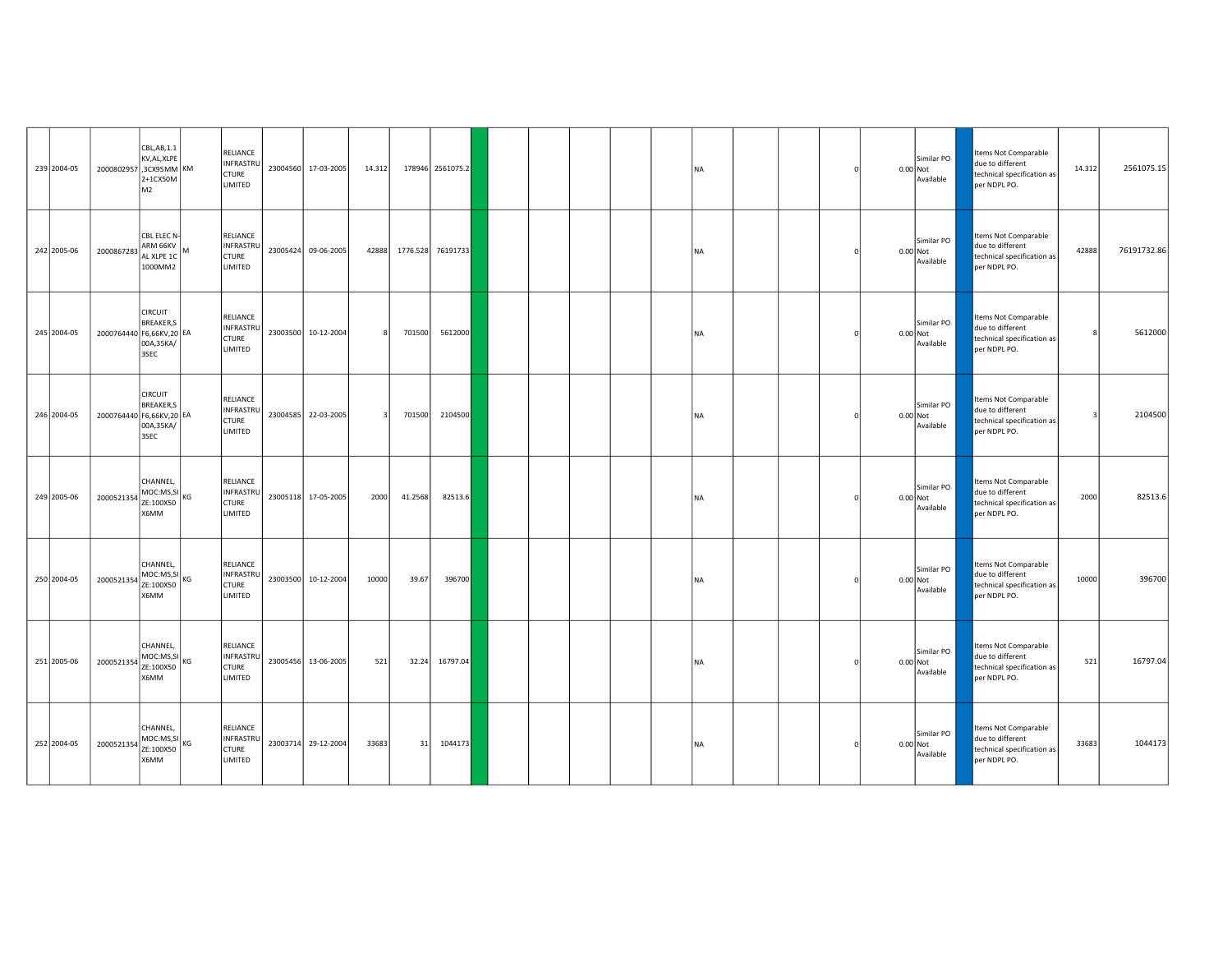| 253 2004-05 | 2000521354               | CHANNEL,<br>MOC:MS,SI<br>ZE:100X50<br>X6MM                           |    | RELIANCE<br><b>INFRASTRU</b><br><b>CTURE</b><br><b>LIMITED</b> | 23004561 17-03-2005 | 9385.44 |          | 31 290948.64          |  |  | <b>NA</b> |  |  | Similar PO<br>$0.00$ Not<br>Available | Items Not Comparable<br>due to different<br>technical specification as<br>per NDPL PO. | 9385.44 | 290948.64 |
|-------------|--------------------------|----------------------------------------------------------------------|----|----------------------------------------------------------------|---------------------|---------|----------|-----------------------|--|--|-----------|--|--|---------------------------------------|----------------------------------------------------------------------------------------|---------|-----------|
| 254 2004-05 | 2000677896               | CHANNEL,<br>MOC:MS, SI<br>ZE:150X75<br>X6MM                          |    | RELIANCE<br>INFRASTRU<br><b>CTURE</b><br>LIMITED               | 23003500 10-12-2004 | 10      | 39675    | 396750                |  |  | <b>NA</b> |  |  | Similar PO<br>0.00 Not<br>Available   | Items Not Comparable<br>due to different<br>technical specification as<br>per NDPL PO. | 10      | 396750    |
| 294 2004-05 | 2000769294               | CLAMP,TE<br>NSION/SUS<br>PENSION,F EA<br>OR<br>7/8SWG<br><b>WIRE</b> |    | RELIANCE<br>INFRASTRU<br><b>CTURE</b><br>LIMITED               | 23003500 10-12-2004 | 200     | 402.5    | 80500                 |  |  | <b>NA</b> |  |  | Similar PO<br>0.00 Not<br>Available   | Items Not Comparable<br>due to different<br>technical specification as<br>per NDPL PO. | 200     | 80500     |
| 295 2005-06 | 2000770360 TEE-OFF       | CLAMP.SP<br><b>ACER WITH</b><br>F/SINGLE<br>ZEBRA                    | EA | RELIANCE<br>INFRASTRU<br>CTURE<br>LIMITED                      | 23008148 06-02-2006 | 48      | 2467.8   | 118454.4              |  |  | <b>NA</b> |  |  | Similar PO<br>$0.00$ Not<br>Available | Items Not Comparable<br>due to different<br>technical specification as<br>per NDPL PO. | 48      | 118454.4  |
| 434 2005-06 | 2000802003               | CONNECTO<br>R.BARE N-<br><b>TENSI</b><br>MECHA,25<br>/150<br>SQMM    | EA | <b>RELIANCE</b><br>INFRASTRU<br><b>CTURE</b><br>LIMITED        | 23007058 19-10-2005 | 665     | 163.28   | 108581.2              |  |  | <b>NA</b> |  |  | Similar PO<br>0.00 Not<br>Available   | Items Not Comparable<br>due to different<br>technical specification as<br>per NDPL PO. | 665     | 108581.2  |
| 435 2004-05 | 2000802004               | CONNECTO<br>R, BARE N-<br>TENSI<br>MECHA,50<br>/185<br>SQMM          | EA | RELIANCE<br><b>INFRASTRU</b><br>CTURE<br>LIMITED               | 23004561 17-03-2005 | 2669    |          | 158.38 422716.22      |  |  | <b>NA</b> |  |  | Similar PO<br>$0.00$ Not<br>Available | Items Not Comparable<br>due to different<br>technical specification as<br>per NDPL PO. | 2669    | 422716.22 |
| 436 2005-06 | 2000845639 TENSI         | CONNECTO<br>R, BARE N-<br>MECHA,50-<br>150 SQMM                      | EA | RELIANCE<br>INFRASTRU<br>CTURE<br>LIMITED                      | 23008148 06-02-2006 | 64      | 337.8375 | 21621.6               |  |  | <b>NA</b> |  |  | Similar PO<br>0.00 Not<br>Available   | Items Not Comparable<br>due to different<br>technical specification as<br>per NDPL PO. | 64      | 21621.6   |
| 441 2005-06 | 2000764668 ENT, 66KV, EA | <b>TRANSFOR</b><br>MER, CURR<br>800-400/1-<br>$1-1A$                 |    | RELIANCE<br>INFRASTRU<br><b>CTURE</b><br>LIMITED               | 23008148 06-02-2006 |         |          | 3 37284.977 111854.93 |  |  | <b>NA</b> |  |  | Similar PO<br>0.00 Not<br>Available   | Items Not Comparable<br>due to different<br>technical specification as<br>per NDPL PO. |         | 111854.93 |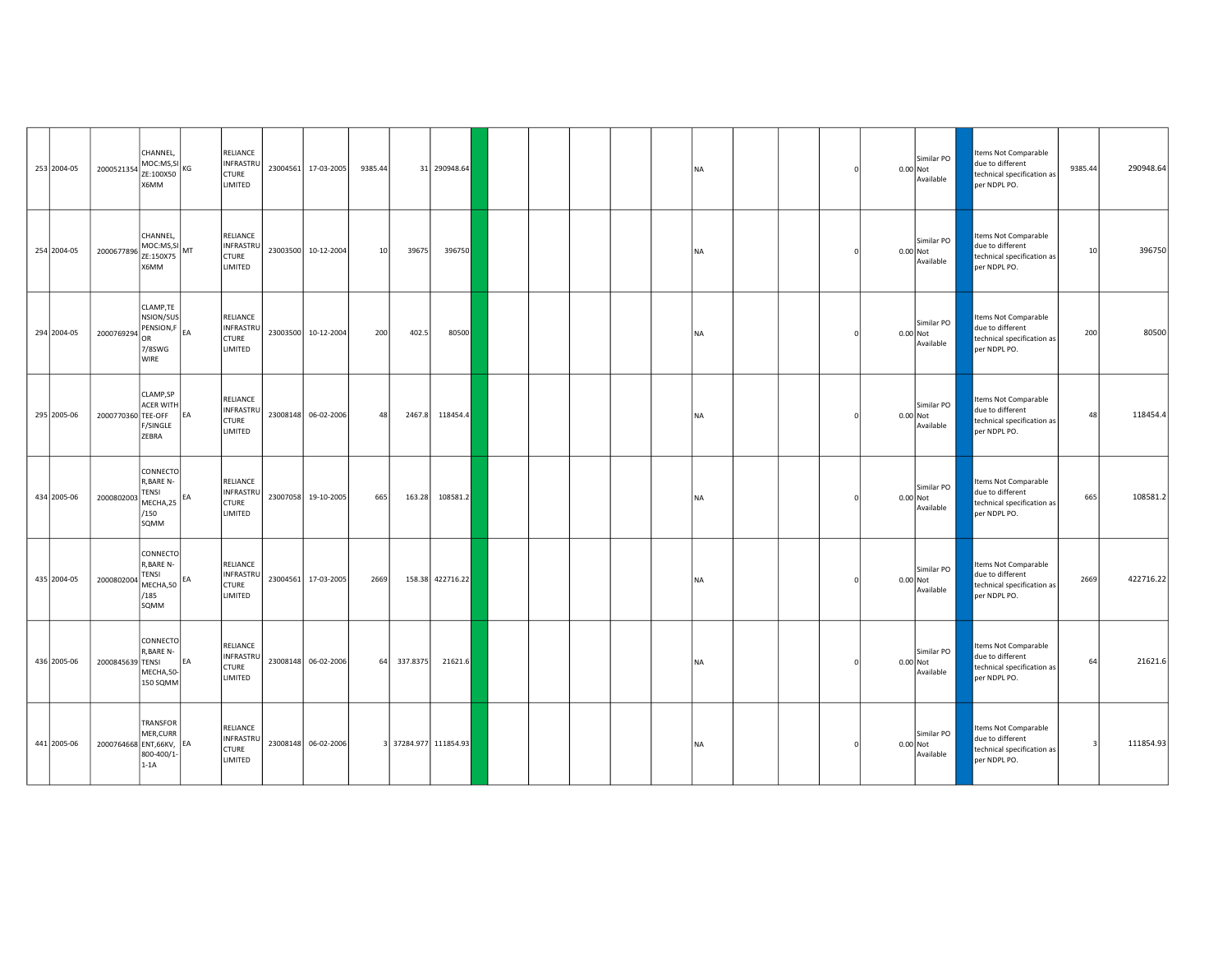| 442 2004-05 | 2000680238 6KV/110V/ EA | TRANSFOR<br>MER, CVT, 6<br>ROOT3,3C<br>ORE             |           | RELIANCE<br><b>INFRASTRU</b><br><b>CTURE</b><br>LIMITED | 23003500 10-12-2004 | 20     | 143750   | 2875000             |              |                                                                                                    |            |                                                                     |                                            | <b>NA</b>                       |                      |    |      | 0.00 Not  | Similar PO<br>Available                                                                        | Items Not Comparable<br>due to different<br>technical specification as<br>per NDPL PO.        | 20     | 2875000   |
|-------------|-------------------------|--------------------------------------------------------|-----------|---------------------------------------------------------|---------------------|--------|----------|---------------------|--------------|----------------------------------------------------------------------------------------------------|------------|---------------------------------------------------------------------|--------------------------------------------|---------------------------------|----------------------|----|------|-----------|------------------------------------------------------------------------------------------------|-----------------------------------------------------------------------------------------------|--------|-----------|
| 444 2005-06 | 2000764468 6KV/V3/11 EA | TRANSFOR<br>MER, CVT, 6<br>0V/V3/110<br>V/V3           |           | RELIANCE<br><b>INFRASTRU</b><br><b>CTURE</b><br>LIMITED | 23008148 06-02-2006 |        |          | 142899.12 285798.24 |              |                                                                                                    |            |                                                                     |                                            | <b>NA</b>                       |                      |    |      | 0.00 Not  | Similar PO<br>Available                                                                        | Items Not Comparable<br>due to different<br>technical specification as<br>per NDPL PO.        |        | 285798.24 |
| 477 2004-05 | 2000775230 J/C:1-       | BOARD, DIS<br><b>TRIBUTION</b><br>200A, O/G:<br>16-45A | <b>FA</b> | RELIANCE<br>INFRASTRU<br><b>CTURE</b><br>LIMITED        | 23004560 17-03-2005 | 96     | 14702.75 | 1411464             | $1.711E+10$  | MCCB<br><b>DISTRIBUTI</b><br>ON BOX<br>O/D WITH<br>IP-55<br><b>PROTECTIO</b><br>N, PAD &<br>PANLE  | NOS        | L&T LTD-<br>ECC                                                     |                                            | NDPL/ENG<br>19/04               | G/APDRP/5 19-01-2004 |    | 9031 | 63,217.00 | <b>NDPL</b><br>model is<br>for 5<br>outgoing<br>whereas<br><b>BSES</b><br>model is<br>for $16$ | Items Not Comparable<br>due to different<br>technical specification as<br>per NDPL PO.        | 96     | 1411464   |
| 482 2004-05 | 2000803295 BOARD/BO EA  | <b>DISTRIBUTI</b><br>ON<br>X,415V,50<br>HZ,4WIRE       |           | RELIANCE<br>INFRASTRU<br><b>CTURE</b><br>LIMITED        | 23004561 17-03-2005 | 99     | 6488     | 642312              | $1.711E + 1$ | MCCB SIST<br><b>BOX WITH</b><br>100 A 25KV<br>TP MCCB &<br>BUS O/G<br>FOR 5<br>CONNECTI<br>ONS O/D | <b>NOS</b> | SHYAM<br><b>INDUS</b><br>POWER<br>SOLUTION<br>S PVT.LTD. S PVT.LTD. | SHYAM<br><b>INDUS</b><br>POWER<br>SOLUTION | NDPL/ENG<br>G/APDRP/1<br>344/05 | 21-07-2005           | 16 | 6095 | 97,520.00 | <b>NDPL</b><br>model is<br>100Amp<br>for 5<br>outgoing<br>whereas<br><b>BSES</b><br>model is   | Items Not Comparable<br>due to different<br>technical specification as<br>per NDPL PO.        | 99     | 642312    |
| 533 2005-06 | 2000815204 0MM          | ROD, EART<br>HING, MS, 4<br>DIA, AS PER<br>IS:2062     | <b>MT</b> | RELIANCE<br>INFRASTRU<br><b>CTURE</b><br>LIMITED        | 23005458 13-06-2005 | 30.418 |          | 31917.6 970869.56   |              |                                                                                                    |            |                                                                     |                                            | <b>NA</b>                       |                      |    |      | 0.00 Not  | Similar PO<br>Available                                                                        | <b>Items Not Comparable</b><br>due to different<br>technical specification as<br>per NDPL PO. | 30.418 | 970869.56 |
| 580 2005-06 | 2000743814 1KV,300A, EA | FUSE, DO, 1<br>3PH                                     |           | RELIANCE<br><b>INFRASTRU</b><br><b>CTURE</b><br>LIMITED | 23008148 06-02-2006 |        | 4734.45  | 4734.45             |              |                                                                                                    |            |                                                                     |                                            | <b>NA</b>                       |                      |    |      | 0.00 Not  | Similar PO<br>Available                                                                        | Items Not Comparable<br>due to different<br>technical specification as<br>per NDPL PO.        |        | 4734.45   |
| 581 2004-05 | 2000743815 1KV,10AM EA  | FUSE, DO, 1<br>P,1PH                                   |           | RELIANCE<br><b>INFRASTRU</b><br><b>CTURE</b><br>LIMITED | 23003714 29-12-2004 | 13     | 1402.5   | 18232.5             |              |                                                                                                    |            |                                                                     |                                            | <b>NA</b>                       |                      |    |      | 0.00 Not  | Similar PO<br>Available                                                                        | Items Not Comparable<br>due to different<br>technical specification as<br>per NDPL PO.        | 13     | 18232.5   |
| 609 2004-05 | 2000676054 TENSION      | FITTING, SI<br>NGLE<br>FOR AAAC<br>DOG COND            | EA        | RELIANCE<br>INFRASTRU<br><b>CTURE</b><br>LIMITED        | 23003714 29-12-2004 | 300    | 381.93   | 114579              |              |                                                                                                    |            |                                                                     |                                            | <b>NA</b>                       |                      |    |      | 0.00 Not  | Similar PO<br>Available                                                                        | Items Not Comparable<br>due to different<br>technical specification as<br>per NDPL PO.        | 300    | 114579    |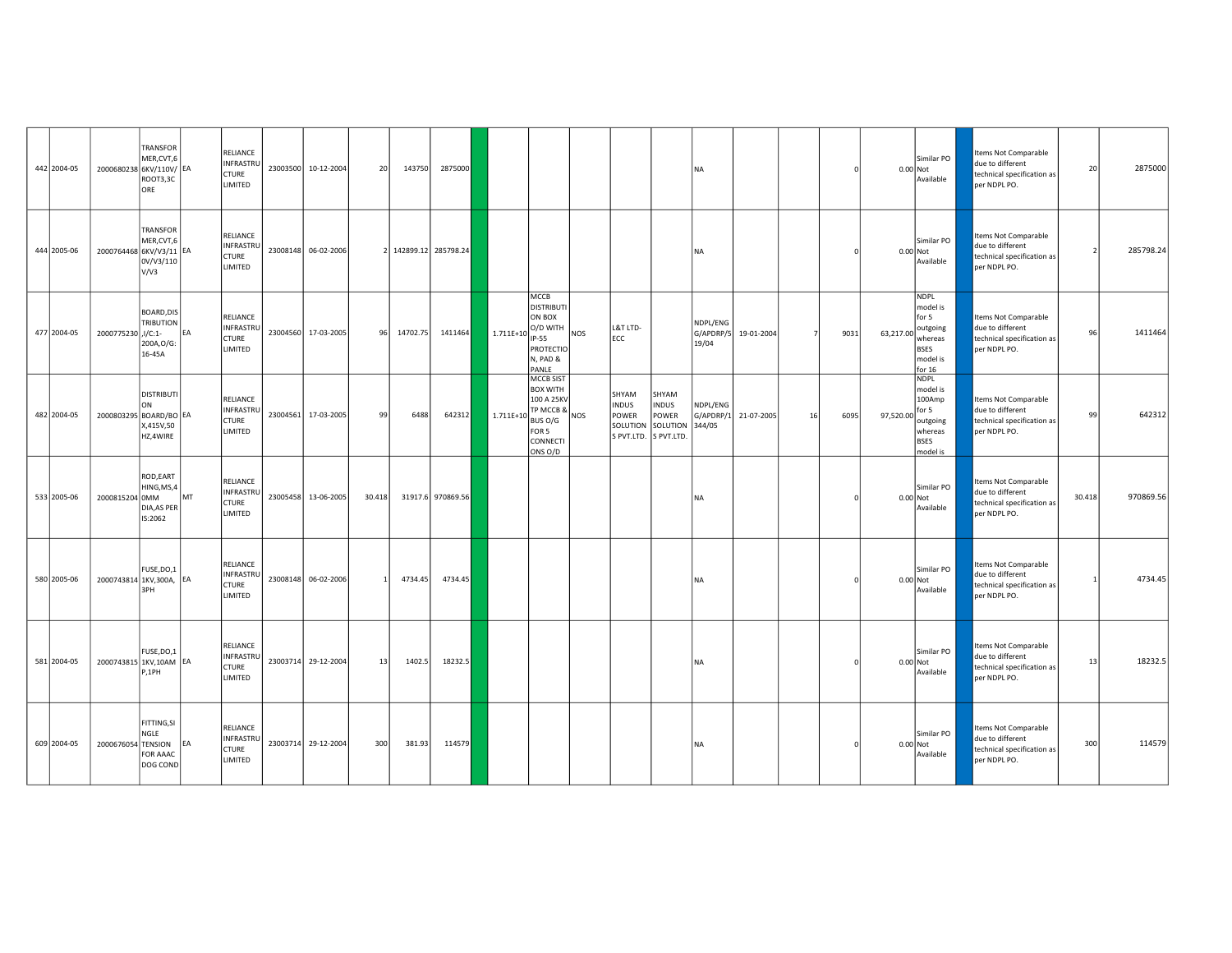| 615 2005-06 | 2000691738 OLT, F/ACS EA | FITTING, S/<br>TENSION, B<br>R TWIN<br>ZEBRA       |    | RELIANCE<br><b>INFRASTRU</b><br><b>CTURE</b><br>LIMITED | 23005458 13-06-2005 |      | 108 2053.6152 221790.44 |          |  |  | <b>NA</b> |          |  | Similar PO<br>0.00 Not<br>Available   | Items Not Comparable<br>due to different<br>technical specification as<br>per NDPL PO. | 108  | 221790.44 |
|-------------|--------------------------|----------------------------------------------------|----|---------------------------------------------------------|---------------------|------|-------------------------|----------|--|--|-----------|----------|--|---------------------------------------|----------------------------------------------------------------------------------------|------|-----------|
| 622 2005-06 | 2000743643 N, BOLTED, EA | FITTING, S/<br><b>SUSPENSIO</b><br>F/ACSR<br>ZEBRA |    | RELIANCE<br><b>INFRASTRU</b><br><b>CTURE</b><br>LIMITED | 23005148 19-05-2005 | 137  | 837.2                   | 114696.4 |  |  | <b>NA</b> |          |  | Similar PO<br>$0.00$ Not<br>Available | Items Not Comparable<br>due to different<br>technical specification as<br>per NDPL PO. | 137  | 114696.4  |
| 623 2004-05 | 2000743643 N, BOLTED, EA | FITTING, S/<br>SUSPENSIO<br>F/ACSR<br>ZEBRA        |    | RELIANCE<br>INFRASTRU<br><b>CTURE</b><br>LIMITED        | 23003500 10-12-2004 | 265  | 805                     | 213325   |  |  | <b>NA</b> |          |  | Similar PO<br>0.00 Not<br>Available   | tems Not Comparable<br>due to different<br>technical specification as<br>per NDPL PO.  | 265  | 213325    |
| 625 2004-05 | 2000749730 TENSION, C EA | FITTING, SI<br>NGLE<br>OMP.,F/AC<br>SR GOAT        |    | RELIANCE<br><b>INFRASTRU</b><br><b>CTURE</b><br>LIMITED | 23003500 10-12-2004 | 1610 | 2070                    | 3332700  |  |  | <b>NA</b> | $\Omega$ |  | Similar PO<br>$0.00$ Not<br>Available | Items Not Comparable<br>due to different<br>technical specification as<br>per NDPL PO. | 1610 | 3332700   |
| 635 2005-06 | 2000769293 OLT, F/ACS EA | FITTING, D/<br>TENSION, B<br>R TWIN<br>ZEBRA       |    | RELIANCE<br><b>INFRASTRI</b><br><b>CTURE</b><br>LIMITED | 23008148 06-02-2006 |      | 6 3054.0717             | 18324.43 |  |  | <b>NA</b> |          |  | Similar PO<br>0.00 Not<br>Available   | Items Not Comparable<br>due to different<br>technical specification as<br>per NDPL PO. |      | 18324.43  |
| 636 2005-06 | 2000770637 N,F/ACSR      | <b>HARDWAR</b><br>E,S/TENSIO<br>SINGLE<br>ZEBRA    | EA | RELIANCE<br><b>INFRASTRU</b><br><b>CTURE</b><br>LIMITED | 23005148 19-05-2005 | 99   | 956.8                   | 94723.2  |  |  | <b>NA</b> |          |  | Similar PO<br>$0.00$ Not<br>Available | Items Not Comparable<br>due to different<br>technical specification as<br>per NDPL PO. | 99   | 94723.2   |
| 637 2004-05 | 2000770637 N,F/ACSR      | HARDWAR<br>E,S/TENSIO<br>SINGLE<br>ZEBRA           | EA | RELIANCE<br>INFRASTRU<br><b>CTURE</b><br>LIMITED        | 23003500 10-12-2004 | 185  | 920                     | 170200   |  |  | <b>NA</b> |          |  | Similar PO<br>$0.00$ Not<br>Available | Items Not Comparable<br>due to different<br>technical specification as<br>per NDPL PO. | 185  | 170200    |
| 638 2005-06 | 2000804380 OLT, F/ACS EA | FITTING, S/<br>SUSPEN., B<br>R TWIN<br>ZEBRA       |    | RELIANCE<br>INFRASTRU<br>CTURE<br>LIMITED               | 23005148 19-05-2005 | 44   | 1076.4                  | 47361.6  |  |  | <b>NA</b> |          |  | Similar PO<br>$0.00$ Not<br>Available | Items Not Comparable<br>due to different<br>technical specification as<br>per NDPL PO. | 44   | 47361.6   |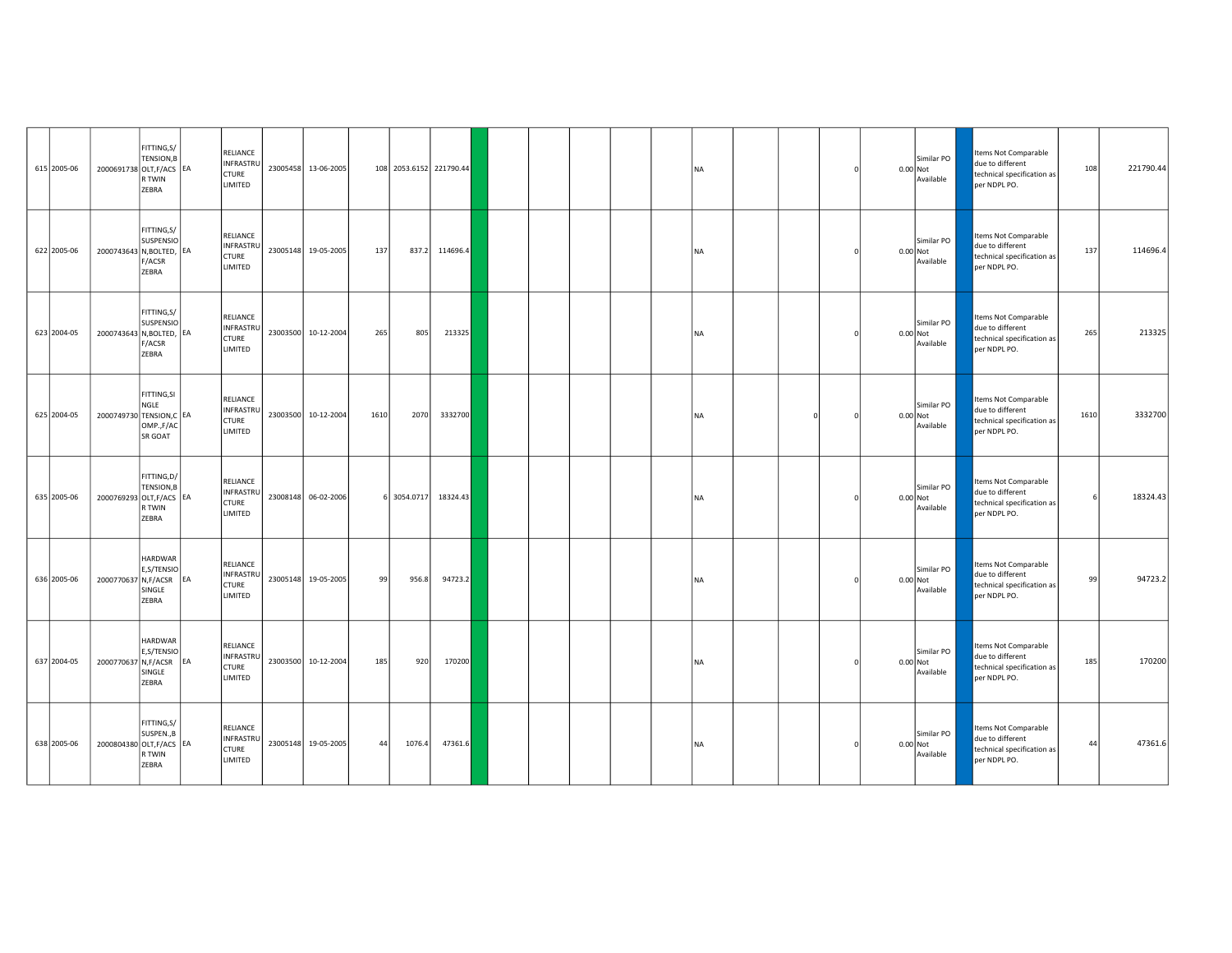| 639 2004-05  | 2000804380 OLT, F/ACS EA | FITTING, S/<br>SUSPEN., B<br>R TWIN<br>ZEBRA                               |           | RELIANCE<br>INFRASTRI<br><b>CTURE</b><br><b>LIMITED</b> |          | 23003500 10-12-2004 | 43  | 1035         | 44505   |  |  | <b>NA</b> |  |          | Similar PO<br>0.00 Not<br>Available   | Items Not Comparable<br>due to different<br>technical specification as<br>per NDPL PO. | 43  | 44505   |
|--------------|--------------------------|----------------------------------------------------------------------------|-----------|---------------------------------------------------------|----------|---------------------|-----|--------------|---------|--|--|-----------|--|----------|---------------------------------------|----------------------------------------------------------------------------------------|-----|---------|
| 1012 2004-05 | 2000788104               | <b>INSULATO</b><br>$\overline{R}$ , PIN, 33KV $E$<br>10KN, CRE<br>EP:900MM |           | RELIANCE<br>INFRASTRI<br><b>CTURE</b><br>LIMITED        |          | 23003500 10-12-2004 | 221 | 402.5        | 88952.5 |  |  | <b>NA</b> |  |          | Similar PO<br>0.00 Not<br>Available   | tems Not Comparable<br>due to different<br>technical specification as<br>per NDPL PO.  | 221 | 88952.5 |
| 1013 2005-06 | 2000803402               | <b>HARDWAR</b><br>E,F/DISC<br>INSULATO<br>R,DOG                            |           | RELIANCE<br>INFRASTRI<br><b>CTURE</b><br>LIMITED        | 23005491 | 14-06-2005          |     | 16 222.80938 | 3564.95 |  |  | <b>NA</b> |  |          | Similar PO<br>$0.00$ Not<br>Available | Items Not Comparable<br>due to different<br>technical specification as<br>per NDPL PO. | 16  | 3564.95 |
| 1014 2005-06 | 2000803402               | <b>HARDWAR</b><br>E,DISC<br><b>INSULATO</b><br>R,DOG                       | <b>FA</b> | RELIANCE<br><b>INFRASTRL</b><br><b>CTURE</b><br>LIMITED |          | 23005118 17-05-2005 | 925 | 222.56       | 205868  |  |  | <b>NA</b> |  |          | Similar PO<br>0.00 Not<br>Available   | Items Not Comparable<br>due to different<br>technical specification as<br>per NDPL PO. | 925 | 205868  |
| 1015 2004-05 | 2000803402               | <b>HARDWAR</b><br>E, DISC<br><b>INSULATO</b><br>R,DOG                      | IF A      | RELIANCE<br>INFRASTRU<br><b>CTURE</b><br>LIMITED        |          | 23003714 29-12-2004 | 120 | 214.24       | 25708.8 |  |  | <b>NA</b> |  | 0.00 Not | Similar PO<br>Available               | Items Not Comparable<br>due to different<br>technical specification as<br>per NDPL PO. | 120 | 25708.8 |
| 1016 2004-05 | 2000803402               | <b>HARDWAR</b><br>E,F/DISC<br><b>INSULATO</b><br>R,DOG                     | EA        | RELIANCE<br>INFRASTRI<br><b>CTURE</b><br>LIMITED        |          | 23004585 22-03-2005 | 18  | 209.1        | 3763.8  |  |  | <b>NA</b> |  |          | Similar PO<br>0.00 Not<br>Available   | Items Not Comparable<br>due to different<br>technical specification as<br>per NDPL PO. | 18  | 3763.8  |
| 1017 2004-05 | 2000803402               | <b>HARDWAR</b><br>E, DISC<br><b>INSULATO</b><br>R,DOG                      | FA        | RELIANCE<br>INFRASTRU<br><b>CTURE</b><br>LIMITED        |          | 23004585 22-03-2005 | 46  | 209.1        | 9618.6  |  |  | <b>NA</b> |  |          | Similar PO<br>$0.00$ Not<br>Available | Items Not Comparable<br>due to different<br>technical specification as<br>per NDPL PO. | 46  | 9618.6  |
| 1023 2004-05 | 2000682639               | <b>ISOLATOR,</b><br>$11KV,400A$ <sub>EA</sub><br>,3P,HAND<br>OPERATED      |           | RELIANCE<br>INFRASTRI<br><b>CTURE</b><br>LIMITED        |          | 23003714 29-12-2004 | 110 | 7837.5       | 862125  |  |  | <b>NA</b> |  |          | Similar PO<br>0.00 Not<br>Available   | Items Not Comparable<br>due to different<br>technical specification as<br>per NDPL PO. | 110 | 862125  |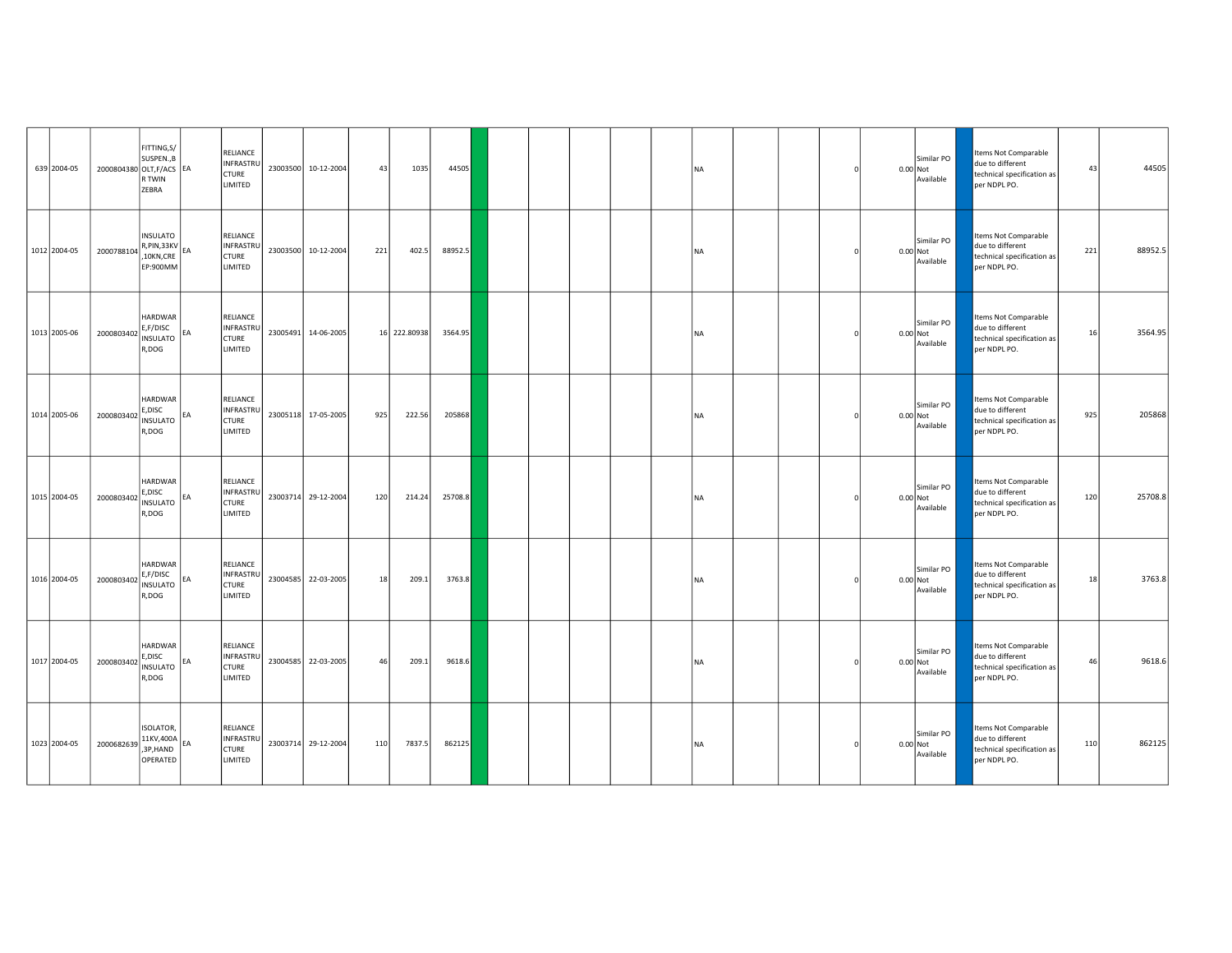| 1025 2005-06 | 2000783490 3P, MOTO     | ISOLATOR,<br>66KV,800A<br>OPR, WITH<br>E/S                              |    | RELIANCE<br>INFRASTRU<br><b>CTURE</b><br><b>LIMITED</b> | 23005111 17-05-2005 |      | 76544  | 688896   |  |  | <b>NA</b> |  |  | Similar PO<br>$0.00$ Not<br>Available | due to different<br>per NDPL PO. | Items Not Comparable<br>technical specification as                     |      | 688896   |
|--------------|-------------------------|-------------------------------------------------------------------------|----|---------------------------------------------------------|---------------------|------|--------|----------|--|--|-----------|--|--|---------------------------------------|----------------------------------|------------------------------------------------------------------------|------|----------|
| 1026 2004-05 | 2000783490 3P, MOTO     | ISOLATOR,<br>66KV,800A<br>OPR, WITH<br>E/S                              |    | RELIANCE<br><b>INFRASTRU</b><br><b>CTURE</b><br>LIMITED | 23003500 10-12-2004 | 11   | 73600  | 809600   |  |  | <b>NA</b> |  |  | Similar PO<br>0.00 Not<br>Available   | due to different<br>per NDPL PO. | Items Not Comparable<br>technical specification as                     | 11   | 809600   |
| 1027 2005-06 | 2000783491,3P,MOTO EA   | ISOLATOR,<br>66KV,800A<br>R OPR, W/O<br>E/S                             |    | RELIANCE<br><b>INFRASTRU</b><br><b>CTURE</b><br>LIMITED | 23005111 17-05-2005 | 14   | 65780  | 920920   |  |  | <b>NA</b> |  |  | Similar PO<br>$0.00$ Not<br>Available | per NDPL PO.                     | Items Not Comparable<br>due to different<br>technical specification as | 14   | 920920   |
| 1028 2004-05 | 2000783491,3P, MOTO EA  | <b>ISOLATOR,</b><br>66KV,800A<br>R OPR, W/O<br>E/S                      |    | RELIANCE<br>INFRASTRU<br><b>CTURE</b><br>LIMITED        | 23003500 10-12-2004 | 33   | 63250  | 2087250  |  |  | <b>NA</b> |  |  | Similar PO<br>$0.00$ Not<br>Available | due to different<br>per NDPL PO. | Items Not Comparable<br>technical specification as                     | 33   | 2087250  |
| 1059 2004-05 | 2000680473 3CX300M      | KIT STRT<br>JNT 11KV<br>M2 TAPEX<br>XLPE                                | EA | RELIANCE<br>INFRASTRU<br><b>CTURE</b><br>LIMITED        | 23004585 22-03-2005 |      | 4922.5 | 14767.5  |  |  | <b>NA</b> |  |  | Similar PO<br>$0.00$ Not<br>Available | per NDPL PO.                     | Items Not Comparable<br>due to different<br>technical specification as |      | 14767.5  |
| 1060 2004-05 | 2000680478 1CX1000M EA  | KIT STRT<br><b>JNT -- 11KV</b><br>M <sub>2</sub> H <sub>S</sub><br>XLPE |    | RELIANCE<br>INFRASTRU<br><b>CTURE</b><br>LIMITED        | 23003500 10-12-2004 | 30   | 4508   | 135240   |  |  | <b>NA</b> |  |  | Similar PO<br>$0.00$ Not<br>Available | due to different<br>per NDPL PO. | Items Not Comparable<br>technical specification as                     | 30   | 135240   |
| 1116 2004-05 | 2000802298 SHRINKABL EA | CAP,CBL<br>END, HEAT<br>E 16 -<br>120SQMM                               |    | RELIANCE<br>INFRASTRU<br><b>CTURE</b><br>LIMITED        | 23004561 17-03-2005 | 3135 | 47.84  | 149978.4 |  |  | <b>NA</b> |  |  | Similar PO<br>0.00 Not<br>Available   | due to different<br>per NDPL PO. | Items Not Comparable<br>technical specification as                     | 3135 | 149978.4 |
| 1139 2005-06 | 2000514820 BOX 4WAY EA  | <b>JUNCTION</b>                                                         |    | RELIANCE<br>INFRASTRU<br><b>CTURE</b><br>LIMITED        | 23005842 08-07-2005 | 2400 | 2548   | 6115200  |  |  | <b>NA</b> |  |  | Similar PO<br>0.00 Not<br>Available   | due to different<br>per NDPL PO. | Items Not Comparable<br>technical specification as                     | 2400 | 6115200  |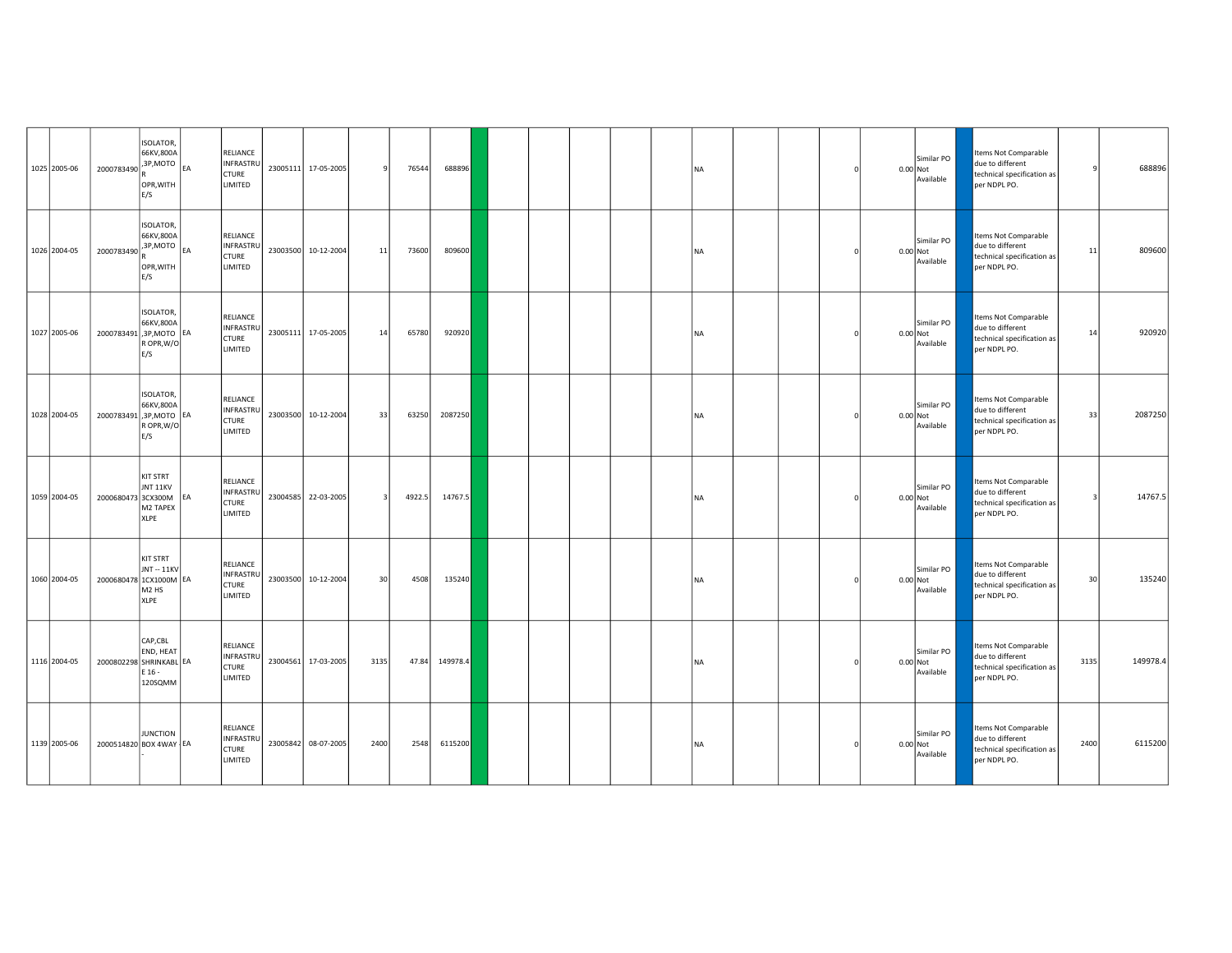| 1141 2005-06 | 2000842568 BOX, TAMP EA | <b>JUNCTION</b><br>ER PROOF                           |           | RELIANCE<br>INFRASTRU<br><b>CTURE</b><br>LIMITED        | 23005036 11-05-2005 | 155   | 2229.76           | 345612.8 |           |                                                                                                     |    |                                     |                                     | <b>NA</b>                       |            |      |       |                   | Similar PO<br>0.00 Not<br>Available                          | Items Not Comparable<br>due to different<br>technical specification as<br>per NDPL PO. | 155     | 345612.8 |
|--------------|-------------------------|-------------------------------------------------------|-----------|---------------------------------------------------------|---------------------|-------|-------------------|----------|-----------|-----------------------------------------------------------------------------------------------------|----|-------------------------------------|-------------------------------------|---------------------------------|------------|------|-------|-------------------|--------------------------------------------------------------|----------------------------------------------------------------------------------------|---------|----------|
| 1142 2005-06 | 2000842568 BOX, TAMP EA | <b>JUNCTION</b><br>ER PROOF                           |           | RELIANCE<br>INFRASTRU<br><b>CTURE</b><br>LIMITED        | 23005616 23-06-2005 | 345   | 2229.76           | 769267.2 |           |                                                                                                     |    |                                     |                                     | <b>NA</b>                       |            |      |       |                   | Similar PO<br>0.00 Not<br>Available                          | tems Not Comparable<br>due to different<br>technical specification as<br>per NDPL PO.  | 345     | 769267.2 |
| 1143 2004-05 | 2000842568 ER           | <b>JUNCTION</b><br>BOX, TAMP<br>PROOF, SPE<br>C:I-79K | <b>FA</b> | RELIANCE<br>INFRASTRU<br><b>CTURE</b><br>LIMITED        | 23003747 03-01-2005 | 35    | 2144              | 75040    |           |                                                                                                     |    |                                     |                                     | <b>NA</b>                       |            |      |       |                   | Similar PO<br>0.00 Not<br>Available                          | tems Not Comparable<br>due to different<br>technical specification as<br>per NDPL PO.  | 35      | 75040    |
| 1281 2004-05 | 2000398394 MS PLAIN EA  | WASH GEN<br>$M16 - -$                                 |           | RELIANCE<br><b>INFRASTRL</b><br><b>CTURE</b><br>LIMITED | 23003714 29-12-2004 | 42000 | 0.85              | 35700    | 7.071E+09 | WASHER<br>SPRING<br><b>SIZE 16</b><br><b>MM</b>                                                     | КG | STEEL<br><b>FASTNERS</b><br>(INDIA) | STEEL<br><b>FASTNERS</b><br>(INDIA) | NDPL/ENG<br>G/2939/05           | 12-03-2005 | 1000 | 97.76 | 97,760.00 whereas | NDPL price<br>is per kg<br><b>BSES</b> price<br>is per piece | Items Not Comparable<br>due to different<br>technical specification as<br>per NDPL PO. | 42000   | 35700    |
| 1282 2004-05 | 2000675865              | NUT MTR --<br>HEX -- M16 EA                           |           | RELIANCE<br>INFRASTRI<br><b>CTURE</b><br>LIMITED        | 23003714 29-12-2004 | 21000 | 1.81              | 38010    | 7.057E+09 | <b>BOLT &amp;</b><br>NUT GI<br><b>SIZE 16</b><br>MM DIA X<br>125 MM<br>LONG HEX<br>HEAD<br>WITH HEX | KG | L&T LTD-<br>ECC                     | L&T LTD-<br>ECC                     | NDPL/ENG<br>G/APDRP/1<br>346/05 | 19-09-2005 | 430  | 59.8  | 25,714.00 whereas | NDPL price<br>is per kg<br><b>BSES</b> price<br>is per piece | Items Not Comparable<br>due to different<br>technical specification as<br>per NDPL PO. | 21000   | 38010    |
| 1283 2004-05 | 2000677079              | <b>BLT HEX</b><br>$MS - MC$<br>125MM<br>M16           | FA        | RELIANCE<br>INFRASTRI<br><b>CTURE</b><br>LIMITED        | 23004585 22-03-2005 | 170   | 9.36              | 1591.2   | 7.057E+09 | <b>BOLT &amp;</b><br>NUT GI<br><b>SIZE 16</b><br>MM DIA X<br>125 MM<br>LONG HEX<br>HEAD<br>WITH HEX | KG | L&T LTD-<br>ECC                     | L&T LTD-<br>ECC                     | NDPL/ENG<br>G/APDRP/1<br>346/05 | 19-09-2005 | 430  | 59.8  | 25,714.00 whereas | NDPL price<br>is per kg<br><b>BSES</b> price<br>is per piece | Items Not Comparable<br>due to different<br>technical specification as<br>per NDPL PO. | 170     | 1591.2   |
| 1284 2004-05 | 2000677080              | <b>BLT HEX</b><br>$MS - MC$<br>150MM<br>M16           | EA        | RELIANCE<br><b>INFRASTRU</b><br><b>CTURE</b><br>LIMITED | 23004585 22-03-2005 | 720   | 11.47             | 8258.4   |           |                                                                                                     |    |                                     |                                     | <b>NA</b>                       |            |      |       |                   | Similar PO<br>$0.00$ Not<br>Available                        | Items Not Comparable<br>due to different<br>technical specification as<br>per NDPL PO. | 720     | 8258.4   |
| 1286 2004-05 | 2000677086              | BLT HEX<br>$MS - MC$<br>250MM<br>M16                  | KG        | RELIANCE<br>INFRASTRU<br><b>CTURE</b><br>LIMITED        | 23003714 29-12-2004 |       | 1210.35 43.930004 | 53170.68 |           |                                                                                                     |    |                                     |                                     | <b>NA</b>                       |            |      |       |                   | Similar PO<br>0.00 Not<br>Available                          | Items Not Comparable<br>due to different<br>technical specification as<br>per NDPL PO. | 1210.35 | 53170.68 |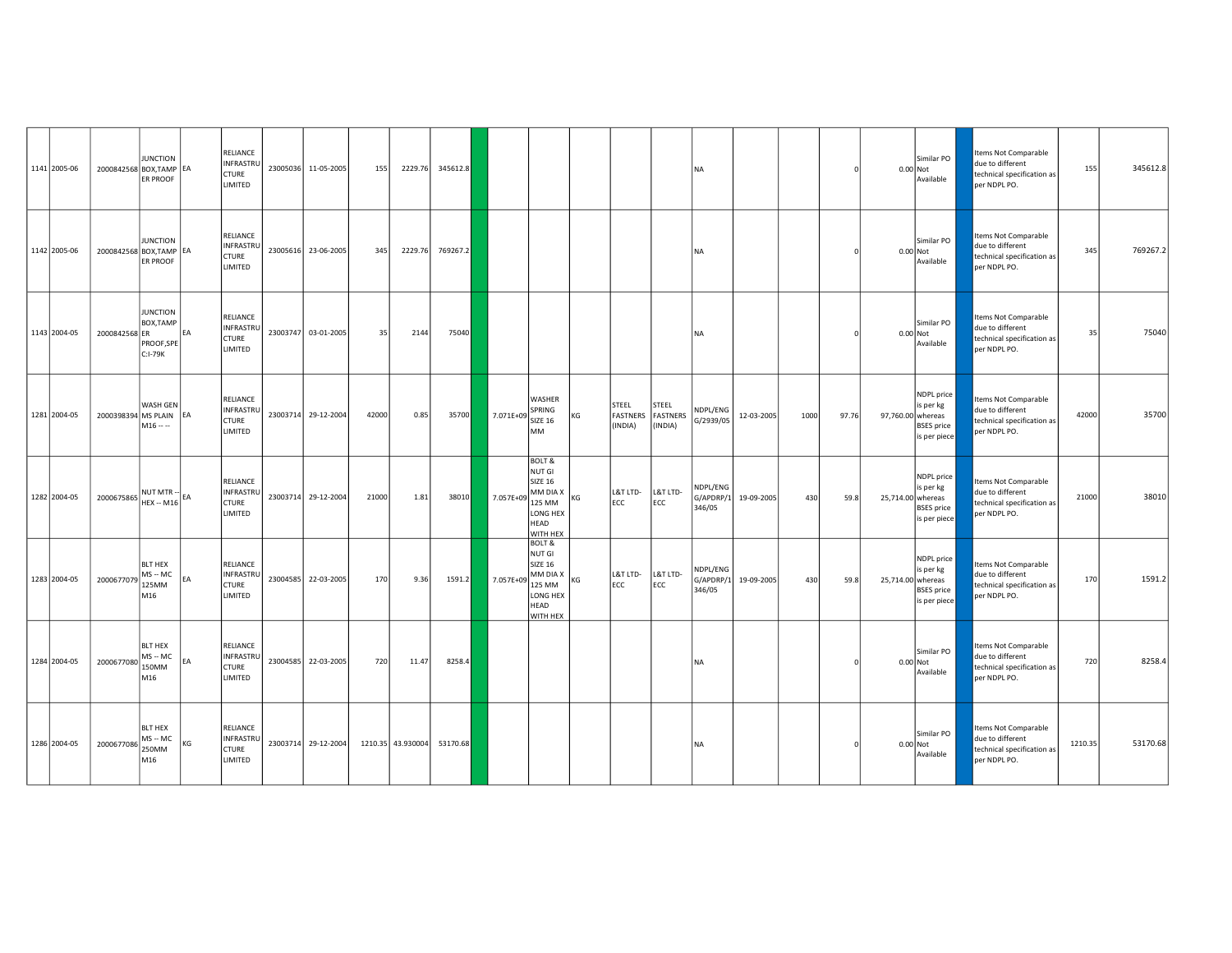| 1287 2004-05 | 2000677087              | <b>BLT HEX</b><br>$MS - MC$<br>300MM<br>M16                   | ΚG        | RELIANCE<br><b>INFRASTRU</b><br><b>CTURE</b><br>LIMITED |          | 23003714 29-12-2004 | 1485  | 43.93         | 65236.05 |           |                                                                                                                             |    |                                     |                                     | <b>NA</b>                       |            |      |       | 0.00 Not          | Similar PO<br>Available                                      | Items Not Comparable<br>due to different<br>technical specification as<br>per NDPL PO.        | 1485  | 65236.05 |
|--------------|-------------------------|---------------------------------------------------------------|-----------|---------------------------------------------------------|----------|---------------------|-------|---------------|----------|-----------|-----------------------------------------------------------------------------------------------------------------------------|----|-------------------------------------|-------------------------------------|---------------------------------|------------|------|-------|-------------------|--------------------------------------------------------------|-----------------------------------------------------------------------------------------------|-------|----------|
| 1288 2005-06 | 2000677091              | <b>BLT HEX</b><br>$MS - MC$<br>75MM<br>M16                    | EA        | RELIANCE<br>INFRASTRU<br><b>CTURE</b><br>LIMITED        |          | 23007348 21-11-2005 |       | 515 8.2687573 | 4258.41  | 7.057E+09 | BOLT &<br>NUT GI<br><b>SIZE 16</b><br>MM DIA X<br>75 MM<br>LONG HEX<br>HEAD<br>WITH HEX                                     | KG | L&T LTD-<br>ECC                     | L&T LTD-<br><b>ECC</b>              | NDPL/ENG<br>G/APDRP/1<br>346/05 | 19-09-2005 | 300  | 59.8  | 17,940.00 whereas | NDPL price<br>is per kg<br><b>BSES</b> price<br>is per piece | Items Not Comparable<br>due to different<br>technical specification as<br>per NDPL PO.        | 515   | 4258.41  |
| 1289 2004-05 | 2000677091              | <b>BLT HEX</b><br>$MS - MC$<br>75MM<br>M16                    | EA        | RELIANCE<br>INFRASTRU<br><b>CTURE</b><br>LIMITED        |          | 23004585 22-03-2005 | 145   | 7.35          | 1065.75  | 7.057E+09 | <b>BOLT &amp;</b><br>NUT GI<br><b>SIZE 16</b><br>$M$ MM DIA X $\left _{KG}\right $<br>75 MM<br>LONG HEX<br>HEAD<br>WITH HEX |    | L&T LTD-<br>ECC                     | L&T LTD-<br>ECC                     | NDPL/ENG<br>G/APDRP/1<br>346/05 | 19-09-2005 | 300  | 59.8  | 17,940.00 whereas | NDPL price<br>is per kg<br><b>BSES</b> price<br>is per piece | <b>Items Not Comparable</b><br>due to different<br>technical specification as<br>per NDPL PO. | 145   | 1065.75  |
| 1290 2004-05 | 2000801549 SPRING       | <b>WASHER</b><br>MS GALV<br>M16<br>2.5MM                      | <b>FA</b> | RELIANCE<br>INFRASTRU<br><b>CTURE</b><br>LIMITED        |          | 23003714 29-12-2004 | 42000 | 0.85          | 35700    | 7.071E+09 | WASHER<br>SPRING<br><b>SIZE 16</b><br><b>MM</b>                                                                             | KG | STEEL<br><b>FASTNERS</b><br>(INDIA) | STEEL<br><b>FASTNERS</b><br>(INDIA) | NDPL/ENG<br>G/2939/05           | 12-03-2005 | 1000 | 97.76 | 97,760.00 whereas | NDPL price<br>is per kg<br><b>BSES</b> price<br>is per piece | Items Not Comparable<br>due to different<br>technical specification as<br>per NDPL PO.        | 42000 | 35700    |
| 1291 2005-06 | 2000802918 UT, 2PL &    | GAL, M16X<br>65, BLT, 1N<br>1SPRG<br>WASHER                   |           | RELIANCE<br>INFRASTRU<br><b>CTURE</b><br>LIMITED        |          | 23008148 06-02-2006 | 100   | 14.092        | 1409.2   |           |                                                                                                                             |    |                                     |                                     | <b>NA</b>                       |            |      |       | 0.00 Not          | Similar PO<br>Available                                      | tems Not Comparable<br>due to different<br>technical specification as<br>per NDPL PO.         | 100   | 1409.2   |
| 1292 2005-06 | 2000802919 UT, 2PL & EA | GAL, M16X<br>200, BLT, 1N<br>1SPRG<br>WASHER                  |           | RELIANCE<br>INFRASTRU<br>CTURE<br>LIMITED               |          | 23008148 06-02-2006 | 1200  | 26.3224       | 31586.88 | 7.057E+09 | BOLT &<br>NUT GI<br><b>SIZE 16</b><br>$M = N$<br>75 MM<br>LONG HEX<br>HEAD<br>WITH HEX                                      |    | L&T LTD-<br>ECC                     | L&T LTD-<br>ECC                     | NDPL/ENG<br>G/APDRP/1<br>346/05 | 19-09-2005 | 300  | 59.8  | 17,940.00 whereas | NDPL price<br>is per kg<br><b>BSES</b> price<br>is per piece | Items Not Comparable<br>due to different<br>technical specification as<br>per NDPL PO.        | 1200  | 31586.88 |
| 1293 2005-06 | 2000806962              | GAL, M16X<br>80,<br>BLT, 1NUT,<br>2PL & 1<br>SPRG<br>WASHER   |           | RELIANCE<br>INFRASTRU<br><b>CTURE</b><br>LIMITED        |          | 23007348 21-11-2005 | 250   | 17.325        | 4331.25  | 7.057E+09 | <b>BOLT &amp;</b><br>NUT GI<br><b>SIZE 16</b><br>MM DIA X<br>75 MM<br>LONG HEX<br>HEAD<br>WITH HEX                          | KG | L&T LTD-<br>ECC                     | L&T LTD-<br>ECC                     | NDPL/ENG<br>G/APDRP/1<br>346/05 | 19-09-2005 | 300  | 59.8  | 17,940.00 whereas | NDPL price<br>is per kg<br><b>BSES</b> price<br>is per piece | Items Not Comparable<br>due to different<br>technical specification as<br>per NDPL PO.        | 250   | 4331.25  |
| 1294 2004-05 | 2000806962              | GAL, M16X<br>80.<br>BLT,1NUT, EA<br>2PL & 1<br>SPRG<br>WASHER |           | RELIANCE<br>INFRASTRU<br><b>CTURE</b><br>LIMITED        | 23004585 | 22-03-2005          | 380   | 15.4          | 5852     | 7.057E+09 | <b>BOLT &amp;</b><br>NUT GI<br><b>SIZE 16</b><br>MM DIA X<br>75 MM<br>LONG HEX<br>HEAD<br>WITH HEX                          | KG | L&T LTD-<br>ECC                     | L&T LTD-<br>ECC                     | NDPL/ENG<br>G/APDRP/1<br>346/05 | 19-09-2005 | 300  | 59.8  | 17,940.00 whereas | NDPL price<br>is per kg<br><b>BSES</b> price<br>is per piece | <b>Items Not Comparable</b><br>due to different<br>technical specification as<br>per NDPL PO. | 380   | 5852     |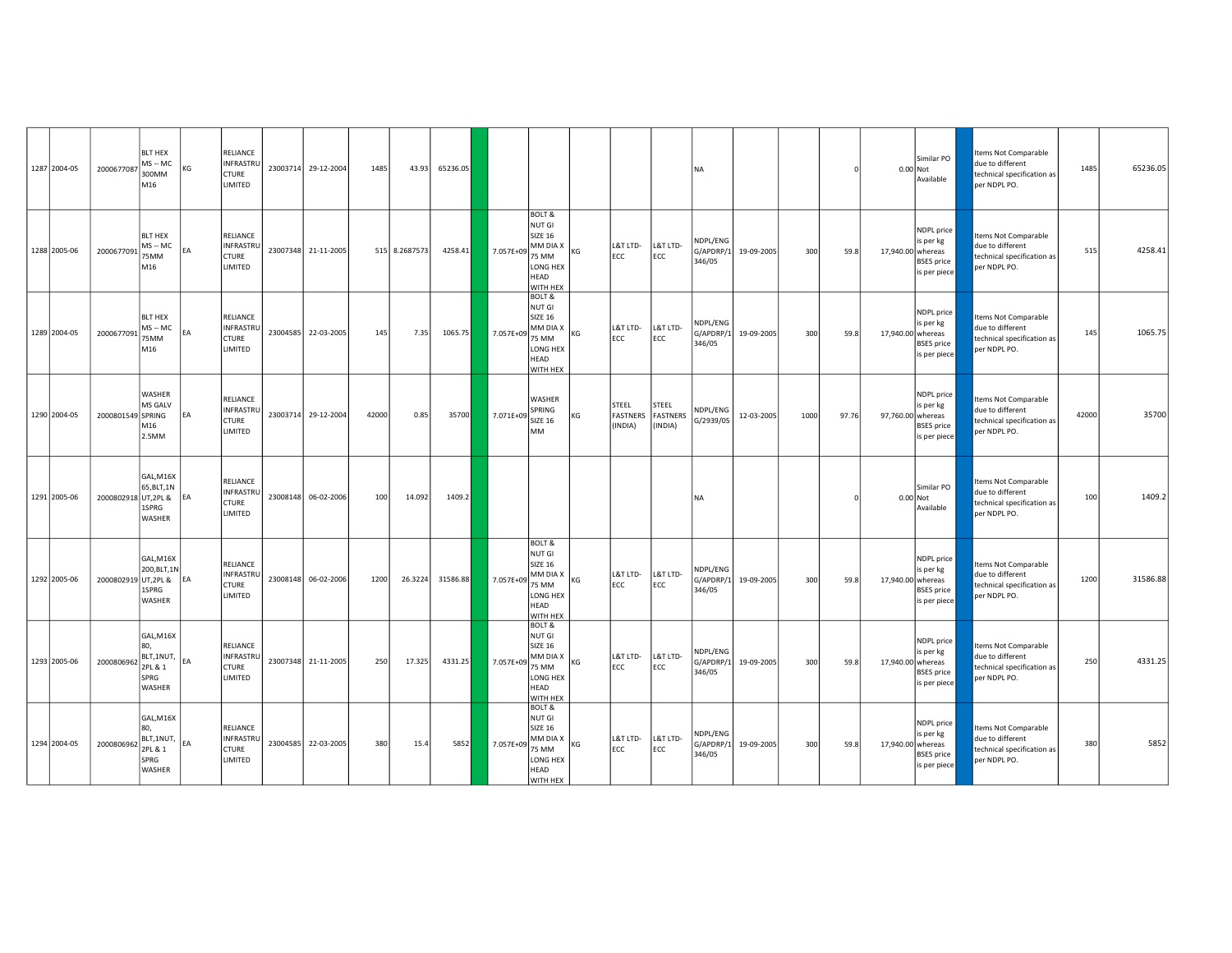| 1295 2005-06 | 2000806963                | GAL, M16X<br>150<br>BLT, 1NUT, EA<br>2PL & 1<br>SPRG<br>WASHER   |           | RELIANCE<br>INFRASTRU<br><b>CTURE</b><br>LIMITED        | 23008148 06-02-2006 |      | 2754 26.114401         | 71919.06 |  |  | <b>NA</b> |  |          | Similar PO<br>$0.00$ Not<br>Available | Items Not Comparable<br>due to different<br>technical specification as<br>per NDPL PO. | 2754 | 71919.06    |
|--------------|---------------------------|------------------------------------------------------------------|-----------|---------------------------------------------------------|---------------------|------|------------------------|----------|--|--|-----------|--|----------|---------------------------------------|----------------------------------------------------------------------------------------|------|-------------|
| 1296 2005-06 | 2000806964                | GAL, M16X<br>315<br>BLT,1NUT, EA<br>2PL & 1<br>SPRG<br>WASHER    |           | RELIANCE<br><b>INFRASTRU</b><br><b>CTURE</b><br>LIMITED | 23007348 21-11-2005 | 384  | 51.5925                | 19811.52 |  |  | <b>NA</b> |  | 0.00 Not | Similar PO<br>Available               | tems Not Comparable<br>due to different<br>technical specification as<br>per NDPL PO.  | 384  | 19811.52    |
| 1297 2004-05 | 2000806964                | GAL, M16X<br>315<br>BLT,1NUT, EA<br>2PL & 1<br>SPRG<br>WASHER    |           | RELIANCE<br><b>INFRASTRU</b><br><b>CTURE</b><br>LIMITED | 23004585 22-03-2005 | 260  | 45.86                  | 11923.6  |  |  | <b>NA</b> |  | 0.00 Not | Similar PO<br>Available               | Items Not Comparable<br>due to different<br>technical specification as<br>per NDPL PO. | 260  | 11923.6     |
| 1298 2005-06 | 2000853300 NUT, MS, 6X MT | <b>BOLT &amp;</b><br>5/8"                                        |           | RELIANCE<br><b>INFRASTRU</b><br><b>CTURE</b><br>LIMITED | 23008148 06-02-2006 | 0.02 | 42042                  | 840.84   |  |  | <b>NA</b> |  | 0.00 Not | Similar PO<br>Available               | Items Not Comparable<br>due to different<br>technical specification as<br>per NDPL PO. | 0.02 | 840.84      |
| 1326 2004-05 | 2000678696 DER,11KV, EA   | PANEL<br>BOARD, FEE<br>350MVA,8<br>00A                           |           | RELIANCE<br>INFRASTRU<br>CTURE<br>LIMITED               | 23003714 29-12-2004 |      | 216120                 | 216120   |  |  | <b>NA</b> |  | 0.00 Not | Similar PO<br>Available               | Items Not Comparable<br>due to different<br>technical specification as<br>per NDPL PO. |      | 216120      |
| 1330 2005-06 | 2000775155                | PANEL,500<br>V, 3P, I/D, O/<br>$G:7-$<br>400A+1-<br>630A<br>MCCB | <b>EA</b> | RELIANCE<br><b>INFRASTRU</b><br>CTURE<br>LIMITED        | 23005456 13-06-2005 |      | 305036.2               | 305036.2 |  |  | <b>NA</b> |  | 0.00 Not | Similar PO<br>Available               | Items Not Comparable<br>due to different<br>technical specification as<br>per NDPL PO. |      | 305036.2    |
| 1331 2005-06 | 2000775155                | PANEL,500<br>V, 3P, I/D, O/<br>$G:7-$<br>400A+1-<br>630A<br>MCCB | EA        | RELIANCE<br><b>INFRASTRU</b><br><b>CTURE</b><br>LIMITED | 23005118 17-05-2005 |      | 111 305036.16          | 33859014 |  |  | <b>NA</b> |  |          | Similar PO<br>$0.00$ Not<br>Available | Items Not Comparable<br>due to different<br>technical specification as<br>per NDPL PO. | 111  | 33859013.76 |
| 1332 2004-05 | 2000775155                | PANEL,500<br>V, 3P, I/D, O/<br>$G:7-$<br>400A+1-<br>630A<br>MCCB | EA        | RELIANCE<br>INFRASTRU<br><b>CTURE</b><br>LIMITED        | 23003714 29-12-2004 |      | 21 293304.18 6159387.8 |          |  |  | <b>NA</b> |  | 0.00 Not | Similar PO<br>Available               | Items Not Comparable<br>due to different<br>technical specification as<br>per NDPL PO. | 21   | 6159387.78  |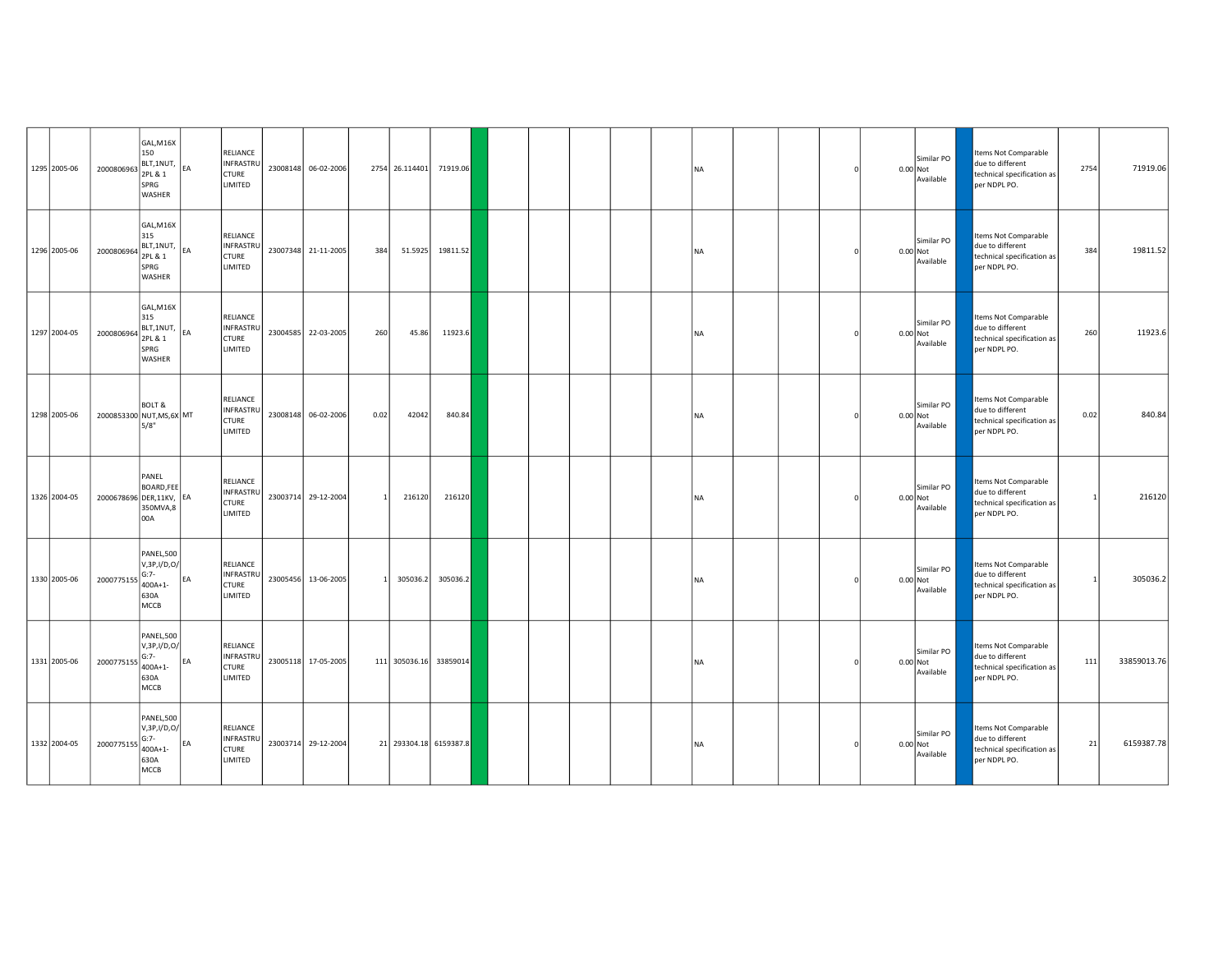| 1333 2004-05 | 2000775155 | PANEL,500<br>V, 3P, I/D, O/<br>$G:7-$<br>400A+1-<br>630A<br>MCCB             | EA        | <b>RELIANCE</b><br><b>INFRASTRU</b><br><b>CTURE</b><br><b>LIMITED</b> | 23004560 17-03-2005 |          | 53 293304.18 15545122  |  |  | <b>NA</b> |  |  | Similar PO<br>0.00 Not<br>Available   | Items Not Comparable<br>due to different<br>technical specification as<br>per NDPL PO. | 53 | 15545121.54 |
|--------------|------------|------------------------------------------------------------------------------|-----------|-----------------------------------------------------------------------|---------------------|----------|------------------------|--|--|-----------|--|--|---------------------------------------|----------------------------------------------------------------------------------------|----|-------------|
| 1334 2005-06 | 2000775156 | PANEL,500<br>V, 3P, O/D, O<br>$/G:7-$<br>$400A + 1 -$<br>630A<br>MCCB        | <b>EA</b> | RELIANCE<br>INFRASTRU<br><b>CTURE</b><br>LIMITED                      | 23005456 13-06-2005 | 336850.8 | 1684254                |  |  | <b>NA</b> |  |  | Similar PO<br>0.00 Not<br>Available   | Items Not Comparable<br>due to different<br>technical specification as<br>per NDPL PO. |    | 1684254     |
| 1335 2005-06 | 2000775157 | PANEL,500<br>V, 3P, I/D, O/<br>$G:5-$<br>$400A + 1 -$<br>630A<br>MCCB        | EA        | <b>RELIANCE</b><br>INFRASTRU<br><b>CTURE</b><br>LIMITED               | 23005118 17-05-2005 |          | 2 256584.64 513169.28  |  |  | <b>NA</b> |  |  | Similar PO<br>$0.00$ Not<br>Available | Items Not Comparable<br>due to different<br>technical specification as<br>per NDPL PO. |    | 513169.28   |
| 1336 2005-06 | 2000775157 | PANEL,500<br>V, 3P, I/D, O/<br>$G:5-$<br>$400A + 1 -$<br>630A<br>MCCB        | FA        | RELIANCE<br><b>INFRASTRL</b><br><b>CTURE</b><br>LIMITED               | 23005118 17-05-2005 |          | 23 256584.64 5901446.7 |  |  | <b>NA</b> |  |  | Similar PO<br>$0.00$ Not<br>Available | Items Not Comparable<br>due to different<br>technical specification as<br>per NDPL PO. | 23 | 5901446.72  |
| 1337 2004-05 | 2000775157 | PANEL,500<br>V, 3P, I/D, O/<br>$G:5-$<br>$400A + 1 -$<br>630A<br>MCCB        | EA        | RELIANCE<br>INFRASTRI<br><b>CTURE</b><br><b>LIMITED</b>               | 23003714 29-12-2004 |          | 64 246716.27 15789841  |  |  | <b>NA</b> |  |  | Similar PO<br>0.00 Not<br>Available   | Items Not Comparable<br>due to different<br>technical specification as<br>per NDPL PO. | 64 | 15789841.28 |
| 1338 2004-05 | 2000775157 | PANEL,500<br>V, 3P, I/D, O/<br>$G:5-$<br>$400A + 1 -$<br>630A<br>MCCB        | FA        | RELIANCE<br><b>INFRASTRU</b><br><b>CTURE</b><br>LIMITED               | 23004526 14-03-2005 |          | 4 246716.27 986865.08  |  |  | <b>NA</b> |  |  | Similar PO<br>0.00 Not<br>Available   | Items Not Comparable<br>due to different<br>technical specification as<br>per NDPL PO. |    | 986865.08   |
| 1339 2004-05 | 2000775157 | <b>PANEL,500</b><br>V,3P,I/D,0/<br>$G:5-$<br>400A+1-<br>630A<br>MCCB         | FA        | RELIANCE<br>INFRASTRU<br><b>CTURE</b><br>LIMITED                      | 23004560 17-03-2005 |          | 87 246716.27 21464315  |  |  | <b>NA</b> |  |  | Similar PO<br>$0.00$ Not<br>Available | Items Not Comparable<br>due to different<br>technical specification as<br>per NDPL PO. | 87 | 21464315.49 |
| 1340 2004-05 | 2000775158 | <b>PANEL,500</b><br>V, 3P, O/D, O<br>$/G:5-$<br>$400A + 1 -$<br>630A<br>MCCB | EA        | RELIANCE<br>INFRASTRI<br><b>CTURE</b><br>LIMITED                      | 23004560 17-03-2005 |          | 43 279030.37 11998306  |  |  | <b>NA</b> |  |  | Similar PO<br>0.00 Not<br>Available   | Items Not Comparable<br>due to different<br>technical specification as<br>per NDPL PO. | 43 | 11998305.91 |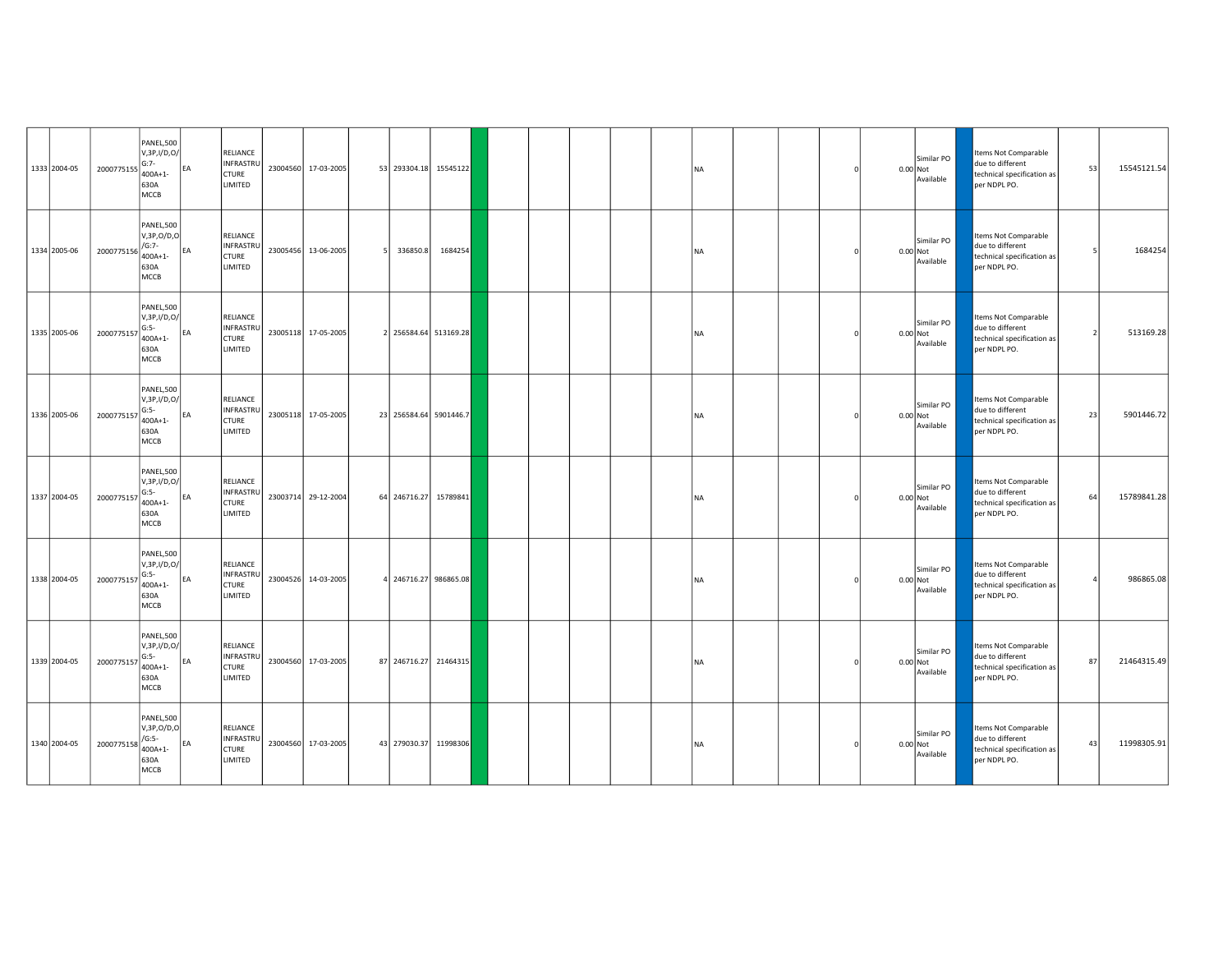| 1435 2005-06 | 2000766061               | POLE, PCC, 9<br><b>MTR</b><br>LG, WORKI<br>NG<br>LOAD:695K | RELIANCE<br><b>INFRASTRU</b><br><b>CTURE</b><br>LIMITED               |          | 23008148 06-02-2006 |     | 27 2018.1711 | 54490.62              |               |                                                                                          |            |                            | <b>NA</b>                       |            |    |          |                       | Similar PO<br>0.00 Not<br>Available                                                | Items Not Comparable<br>due to different<br>technical specification as<br>per NDPL PO. | 27  | 54490.62    |
|--------------|--------------------------|------------------------------------------------------------|-----------------------------------------------------------------------|----------|---------------------|-----|--------------|-----------------------|---------------|------------------------------------------------------------------------------------------|------------|----------------------------|---------------------------------|------------|----|----------|-----------------------|------------------------------------------------------------------------------------|----------------------------------------------------------------------------------------|-----|-------------|
| 1436 2005-06 | 2000803108               | POLE, PCC, 1<br>$MTR, TYPE1$ <sup>EA</sup><br>1 G          | RELIANCE<br>INFRASTRU<br><b>CTURE</b><br><b>LIMITED</b>               | 23008148 | 06-02-2006          |     | 14015.68     | 14015.68              |               |                                                                                          |            |                            | <b>NA</b>                       |            |    |          |                       | Similar PO<br>0.00 Not<br>Available                                                | Items Not Comparable<br>due to different<br>technical specification as<br>per NDPL PO. |     | 14015.68    |
| 1453 2004-05 | 2000678566 SWAGED, 9. EA | POLE, TUBU<br>LAR;STEEL,<br>16MTR, S.O<br>H                | RELIANCE<br>INFRASTRI<br><b>CTURE</b><br>LIMITED                      |          | 23003714 29-12-2004 | 242 | 3861         | 934362                |               |                                                                                          |            |                            | <b>NA</b>                       |            |    |          |                       | Similar PO<br>0.00 Not<br>Available                                                | Items Not Comparable<br>due to different<br>technical specification as<br>per NDPL PO. | 242 | 934362      |
| 1454 2004-05 | 2000678566 SWAGED, 9. EA | POLE, TUBU<br>LAR;STEEL,<br>16MTR, S.O<br>H                | <b>RELIANCE</b><br><b>INFRASTRU</b><br><b>CTURE</b><br><b>LIMITED</b> |          | 23004560 17-03-2005 | 130 | 3861         | 501930                |               |                                                                                          |            |                            | <b>NA</b>                       |            |    |          |                       | Similar PO<br>0.00 Not<br>Available                                                | Items Not Comparable<br>due to different<br>technical specification as<br>per NDPL PO. | 130 | 501930      |
| 1457 2005-06 | 2000678979               | TRANSFOR<br>MER, 20MV EA<br>A,66/11KV,<br>OIL TYPE         | RELIANCE<br><b>INFRASTRU</b><br><b>CTURE</b><br>LIMITED               |          | 23005109 17-05-2005 |     |              | 11457584 11457584     | $1.806E+10$   | <b>TRANSFOR</b><br>MER<br>POWER<br>20/25<br>MVA,<br>66/11kV, 3<br>PH. DYN11<br>ONAN/     | <b>NOS</b> | Crompton<br>Greaves<br>Ltd | NDPL/ENG<br>G/APDRP/1<br>144/04 | 17-01-2005 | 14 |          | 12084362 169181062.40 | <b>NDPL</b><br>rating is<br>20/25 MVA<br>whereas<br><b>BSES</b> rating<br>is 20MVA | Items Not Comparable<br>due to different<br>technical specification as<br>per NDPL PO. |     | 11457584.32 |
| 1458 2005-06 | 2000765953               | TRANSFOR<br>MER,20MV<br>A,33/11KV,<br>OIL TYPE             | RELIANCE<br>INFRASTRI<br><b>CTURE</b><br>LIMITED                      |          | 23005109 17-05-2005 |     |              | 9876424.5 9876424.5   | $1.806E + 10$ | <b>TRANSFOR</b><br>MER<br>POWER<br>20/25<br>MVA,<br>33/11 kV,<br>OIL FILLED,<br>ONANIONA | Nos        | Alstom Ltd Alstom          | NDPL/ENG<br>G/APDRP/1<br>146/04 | 17-01-2005 |    | 11453970 | 80177792.80           | <b>NDPL</b><br>rating is<br>20/25 MVA<br>whereas<br><b>BSES</b> rating<br>is 20MVA | Items Not Comparable<br>due to different<br>technical specification as<br>per NDPL PO. |     | 9876424.48  |
| 1459 2005-06 | 2000765953               | TRANSFOR<br>MER,20MV<br>4,33/11KV,<br>OIL TYPE             | RELIANCE<br>INFRASTRI<br><b>CTURE</b><br>LIMITED                      |          | 23005109 17-05-2005 |     |              | 1 9876424.5 9876424.5 | 1.806E+10     | <b>TRANSFOR</b><br>MER<br>POWER<br>20/25<br>MVA,<br>33/11 kV,<br>OIL FILLED<br>ONANIONA  | Nos        | Alstom Ltd   Alstom        | NDPL/ENG<br>G/APDRP/1<br>146/04 | 17-01-2005 |    | 11453970 | 80177792.80           | <b>NDPL</b><br>rating is<br>20/25 MVA<br>whereas<br><b>BSES</b> rating<br>is 20MVA | Items Not Comparable<br>due to different<br>technical specification as<br>per NDPL PO. |     | 9876424.48  |
| 1460 2004-05 | 2000765953 A,33/11KV, EA | TRANSFOR<br>MER,20MV<br>ONAN,Z=1<br>4%                     | <b>RELIANCE</b><br>INFRASTRI<br><b>CTURE</b><br>LIMITED               |          | 23003500 10-12-2004 |     | 9496562      | 18993124              | 1.806E+10     | <b>TRANSFOR</b><br>MER<br>POWER<br>20/25<br>MVA,<br>33/11 kV,<br>OIL FILLED<br>ONANIONA  | <b>Nos</b> | Alstom Ltd Alstom          | NDPL/ENG<br>G/APDRP/1<br>146/04 | 17-01-2005 |    | 11453970 | 80177792.80           | <b>NDPL</b><br>rating is<br>20/25 MVA<br>whereas<br><b>BSES</b> rating<br>is 20MVA | Items Not Comparable<br>due to different<br>technical specification as<br>per NDPL PO. |     | 18993124    |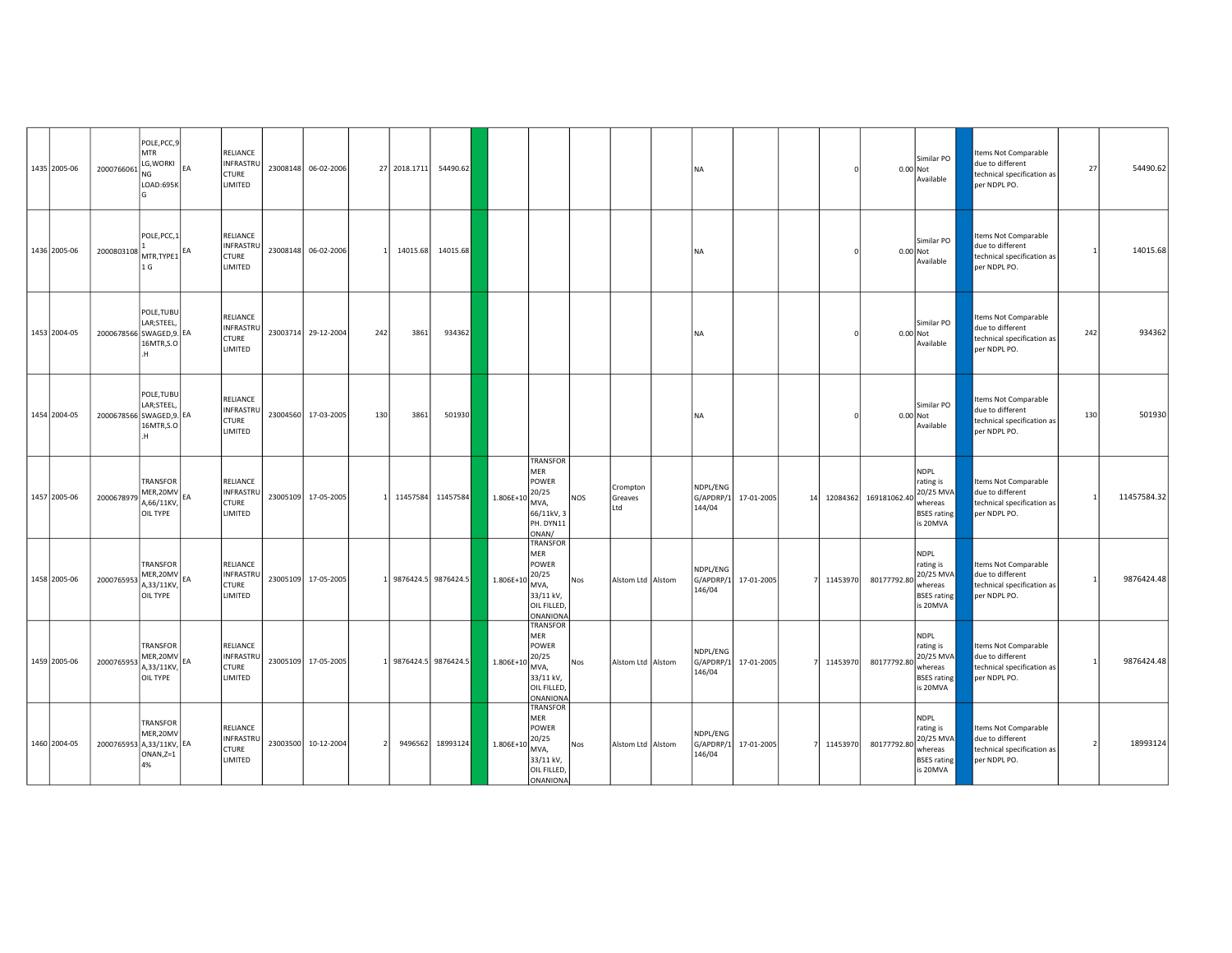| 1461 2004-05 | 2000765953 A,33/11KV, EA  | TRANSFOR<br>MER,20MV<br>$ONAN,Z=1$<br>4%                                            |    | RELIANCE<br>INFRASTRU<br><b>CTURE</b><br>LIMITED        |          | 23004523 14-03-2005 |     | 9496562  | 9496562  | 1.806E+10    | <b>TRANSFOR</b><br><b>MER</b><br>POWER<br>20/25<br>MVA,<br>33/11 kV,<br>OIL FILLED,<br>ONANIONA | Nos        | Alstom Ltd   Alstom        | NDPL/ENG<br>146/04              | G/APDRP/1 17-01-2005 |    | 11453970 | 80177792.80           | <b>NDPL</b><br>rating is<br>20/25 MVA<br>whereas<br><b>BSES</b> rating<br>is 20MVA | Items Not Comparable<br>due to different<br>technical specification as<br>per NDPL PO. |     | 9496562     |
|--------------|---------------------------|-------------------------------------------------------------------------------------|----|---------------------------------------------------------|----------|---------------------|-----|----------|----------|--------------|-------------------------------------------------------------------------------------------------|------------|----------------------------|---------------------------------|----------------------|----|----------|-----------------------|------------------------------------------------------------------------------------|----------------------------------------------------------------------------------------|-----|-------------|
| 1462 2004-05 | 2000765954 A,66/11KV, EA  | <b>TRANSFOR</b><br>MER,20MV<br>$ONAN,Z=8$                                           |    | RELIANCE<br>INFRASTRU<br><b>CTURE</b><br>LIMITED        |          | 23004523 14-03-2005 | 3   | 10566466 | 31699399 | $1.806E + 1$ | TRANSFOR<br>MER<br>POWER<br>20/25<br>MVA,<br>66/11kV, 3<br>PH. DYN11<br>ONAN/                   | <b>NOS</b> | Crompton<br>Greaves<br>Ltd | NDPL/ENG<br>G/APDRP/1<br>144/04 | 17-01-2005           | 14 |          | 12084362 169181062.40 | <b>NDPL</b><br>rating is<br>20/25 MVA<br>whereas<br><b>BSES</b> rating<br>is 20MVA | Items Not Comparable<br>due to different<br>technical specification as<br>per NDPL PO. | P   | 31699398.72 |
| 1500 2005-06 | 2000777496 BUCKLE, GI SET | TURN<br>F/STAY SET                                                                  |    | RELIANCE<br>INFRASTRU<br><b>CTURE</b><br>LIMITED        | 23005491 | 14-06-2005          | 46  | 312      | 14352    |              |                                                                                                 |            |                            | <b>NA</b>                       |                      |    |          | 0.00 Not              | Similar PO<br>Available                                                            | Items Not Comparable<br>due to different<br>technical specification as<br>per NDPL PO. | 46  | 14352       |
| 1501 2005-06 | 2000777496 BUCKLE, GI SET | <b>TURN</b><br>F/STAY SET                                                           |    | RELIANCE<br>INFRASTRU<br><b>CTURE</b><br>LIMITED        |          | 23007348 21-11-2005 | 77  | 281.25   | 21656.25 |              |                                                                                                 |            |                            | <b>NA</b>                       |                      |    |          | $0.00$ Not            | Similar PO<br>Available                                                            | Items Not Comparable<br>due to different<br>technical specification as<br>per NDPL PO. | 77  | 21656.25    |
| 1502 2005-06 | 2000777496 BUCKLE, GI SET | TURN<br>F/STAY SET                                                                  |    | RELIANCE<br>INFRASTRU<br><b>CTURE</b><br>LIMITED        |          | 23005456 13-06-2005 |     | 260      | 1560     |              |                                                                                                 |            |                            | <b>NA</b>                       |                      |    |          | 0.00 Not              | Similar PO<br>Available                                                            | Items Not Comparable<br>due to different<br>technical specification as<br>per NDPL PO. | 6   | 1560        |
| 1503 2005-06 | 2000777496 BUCKLE, GI SET | TURN<br>F/STAY SET                                                                  |    | RELIANCE<br><b>INFRASTRU</b><br><b>CTURE</b><br>LIMITED |          | 23006994 13-10-2005 | 300 | 260      | 78000    |              |                                                                                                 |            |                            | <b>NA</b>                       |                      |    |          | $0.00$ Not            | Similar PO<br>Available                                                            | Items Not Comparable<br>due to different<br>technical specification as<br>per NDPL PO. | 300 | 78000       |
| 1520 2005-06 | 2000070878                | <b>LMP</b><br><b>DISCHRG</b><br><b>HPSV SCR</b><br>E40 150W<br>230V<br><b>TUBLR</b> | EA | RELIANCE<br>INFRASTRU<br><b>CTURE</b><br>LIMITED        |          | 23007348 21-11-2005 | 50  | 647.2126 | 32360.63 |              |                                                                                                 |            |                            | <b>NA</b>                       |                      |    |          | 0.00 Not              | Similar PO<br>Available                                                            | Items Not Comparable<br>due to different<br>technical specification as<br>per NDPL PO. | 50  | 32360.63    |
| 1521 2004-05 | 2000070878                | LMP<br><b>DISCHRG</b><br><b>HPSV SCR</b><br>E40 150W<br>230V<br><b>TUBLR</b>        | EA | RELIANCE<br>INFRASTRU<br><b>CTURE</b><br>LIMITED        |          | 23004585 22-03-2005 | 239 | 575.3    | 137496.7 |              |                                                                                                 |            |                            | <b>NA</b>                       |                      |    |          | 0.00 Not              | Similar PO<br>Available                                                            | Items Not Comparable<br>due to different<br>technical specification as<br>per NDPL PO. | 239 | 137496.7    |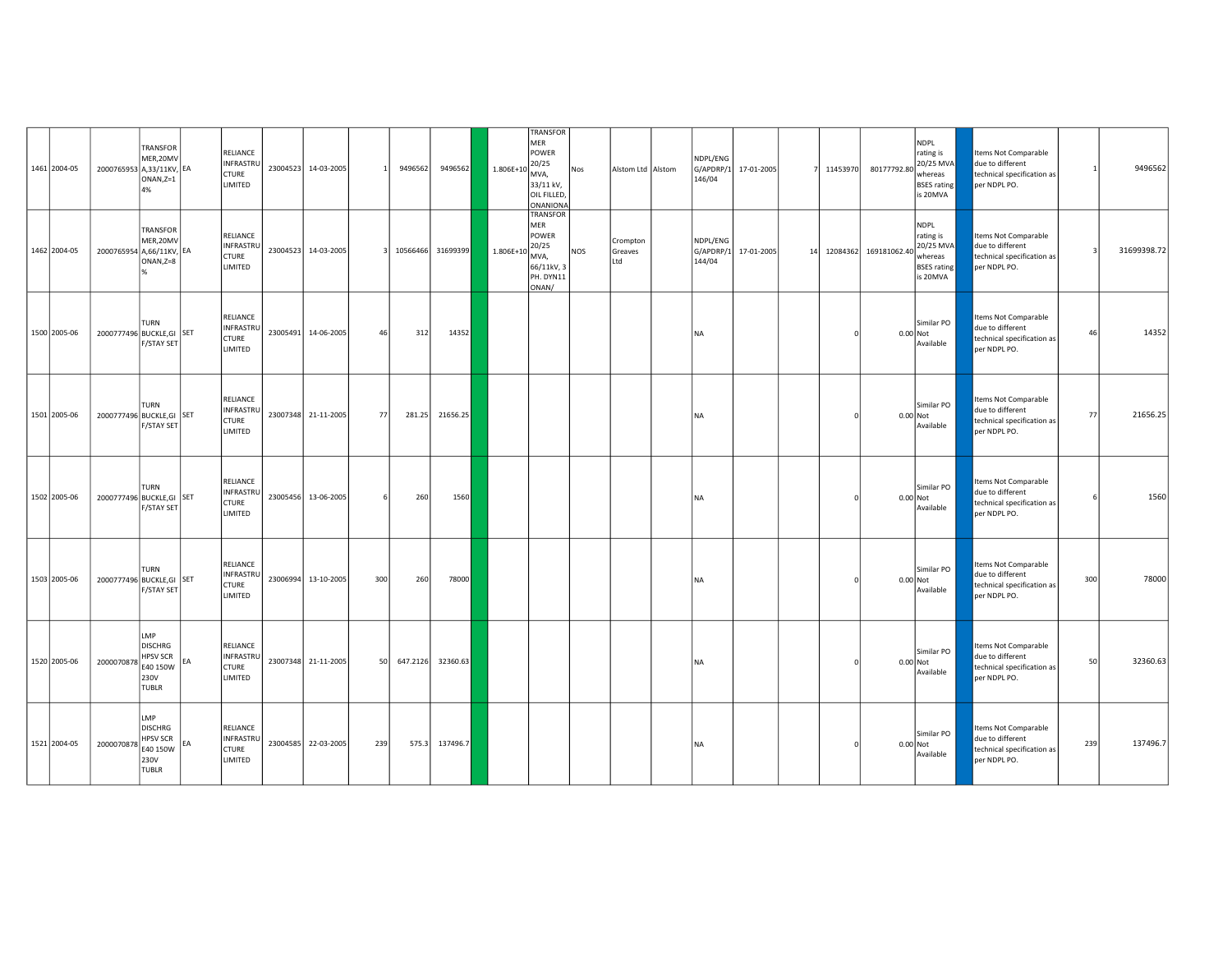|    | 1534 2004-05 | 2000750726 INSL, 2.5SQ M | WIRE, FLEX,<br>CU, PVC<br>MM, BLACK<br>/GRAY                        |    | RELIANCE<br>INFRASTRU<br><b>CTURE</b><br>LIMITED        |          | 23004560 17-03-2005 | 7072  | 6.61    | 46745.92        |  |  | <b>NA</b> |  |  | Similar PO<br>$0.00$ Not<br>Available | Items Not Comparable<br>due to different<br>technical specification as<br>per NDPL PO.                      | 7072  | 46745.92  |
|----|--------------|--------------------------|---------------------------------------------------------------------|----|---------------------------------------------------------|----------|---------------------|-------|---------|-----------------|--|--|-----------|--|--|---------------------------------------|-------------------------------------------------------------------------------------------------------------|-------|-----------|
| 20 | 2004-05      | 2000445413               | ANGL MTL<br>EQ MS --<br>75X75X8M                                    | MT | RELIANCE<br>INFRASTRU<br><b>CTURE</b><br>LIMITED        |          | 23004585 22-03-2005 | 1.486 | 31020   | 46095.72        |  |  | <b>NA</b> |  |  | Similar PO<br>0.00 Not<br>Available   | tems of BRPL PO are<br>Not Comparable with<br>NDPL GRN DATA due to<br>different technical<br>specification  | 1.486 | 46095.72  |
| 30 | 2005-06      | 2000758738               | ANGLE, SLO<br>$TTED, 38X3$ M<br>8X2MM<br>THICK                      |    | RELIANCE<br>INFRASTRU<br><b>CTURE</b><br>LIMITED        |          | 23007348 21-11-2005 | 780   | 54.99   | 42892.2         |  |  | <b>NA</b> |  |  | Similar PO<br>0.00 Not<br>Available   | Items of BRPL PO are<br>Not Comparable with<br>NDPL GRN DATA due to<br>different technical<br>specification | 780   | 42892.2   |
| 31 | 2004-05      | 2000758738               | ANGLE, SLO<br>TTED, 38X3 $\vert$ M<br>8X2MM<br>THICK                |    | RELIANCE<br>INFRASTRU<br><b>CTURE</b><br><b>LIMITED</b> | 23004560 | 17-03-2005          | 81690 |         | 48.88 3993007.2 |  |  | <b>NA</b> |  |  | Similar PO<br>0.00 Not<br>Available   | Items of BRPL PO are<br>Not Comparable with<br>NDPL GRN DATA due to<br>different technical<br>specification | 81690 | 3993007.2 |
|    | 122 2005-06  | 2000675004               | CBL ELEC<br>ARM 1.1KV M<br>XLPE AL 1C<br>630MM2                     |    | <b>RELIANCE</b><br>INFRASTRU<br><b>CTURE</b><br>LIMITED |          | 23007348 21-11-2005 | 36    | 386.595 | 13917.42        |  |  | <b>NA</b> |  |  | Similar PO<br>0.00 Not<br>Available   | Items of BRPL PO are<br>Not Comparable with<br>NDPL GRN DATA due to<br>different technical<br>specification | 36    | 13917.42  |
|    | 123 2004-05  | 2000675004               | <b>CBL ELEC</b><br>$ARM 1.1KV$ <sub>M</sub><br>XLPE AL 1C<br>630MM2 |    | RELIANCE<br>INFRASTRU<br><b>CTURE</b><br>LIMITED        | 23004561 | 17-03-2005          | 60    | 343.64  | 20618.4         |  |  | <b>NA</b> |  |  | Similar PO<br>$0.00$ Not<br>Available | Items of BRPL PO are<br>Not Comparable with<br>NDPL GRN DATA due to<br>different technical<br>specification | 60    | 20618.4   |
|    | 124 2004-05  | 2000675004 650/1100V M   | CBL ELEC<br>ARM<br>XLPE AL 1C<br>630MM2                             |    | RELIANCE<br>INFRASTRU<br><b>CTURE</b><br>LIMITED        | 23004561 | 17-03-2005          | 15475 | 343.64  | 5317829         |  |  | <b>NA</b> |  |  | Similar PO<br>0.00 Not<br>Available   | Items of BRPL PO are<br>Not Comparable with<br>NDPL GRN DATA due to<br>different technical<br>specification | 15475 | 5317829   |
|    | 202 2005-06  | 2000750729               | CBL ELEC N-<br>$ARM 1.1KV$ <sub>M</sub><br>CU PVC 1C<br>10MM2       |    | RELIANCE<br>INFRASTRU<br><b>CTURE</b><br>LIMITED        |          | 23008148 06-02-2006 | 2100  | 30.825  | 64732.5         |  |  | <b>NA</b> |  |  | Similar PO<br>0.00 Not<br>Available   | Items of BRPL PO are<br>Not Comparable with<br>NDPL GRN DATA due to<br>different technical<br>specification | 2100  | 64732.5   |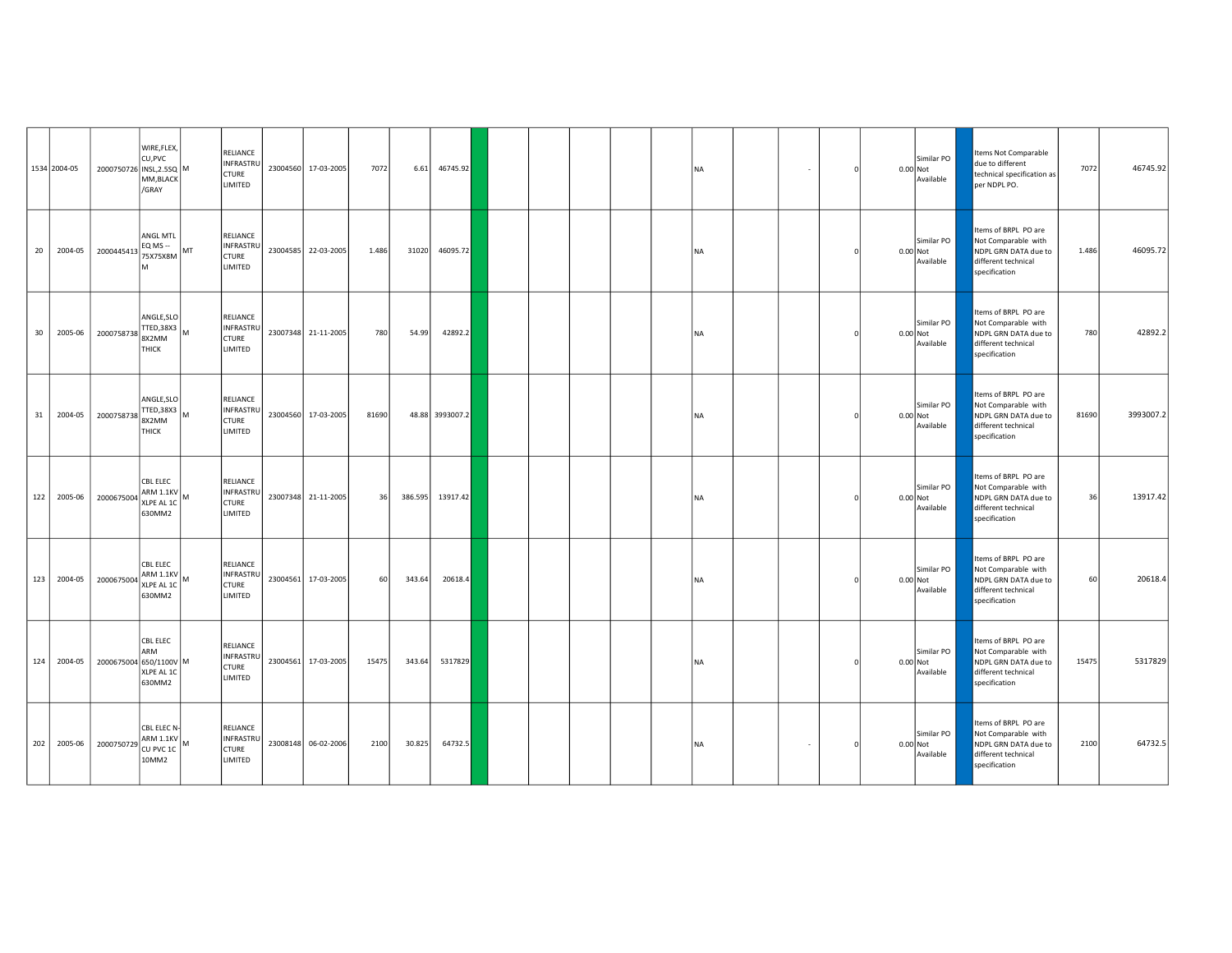| 389 | 2004-05      | 2000687192 N      | CONDUCT<br>OR, ACSR, U<br><b>INSULATED</b><br>RABBIT,                                                |           | RELIANCE<br>INFRASTRU<br>CTURE<br>LIMITED               | 23003714 29-12-2004 | 49000 | 26.16  | 1281840                |  |  | <b>NA</b> |  |  | Similar PO<br>$0.00$ Not<br>Available | Items of BRPL PO are<br>Not Comparable with<br>NDPL GRN DATA due to<br>different technical<br>specification | 49000 | 1281840    |
|-----|--------------|-------------------|------------------------------------------------------------------------------------------------------|-----------|---------------------------------------------------------|---------------------|-------|--------|------------------------|--|--|-----------|--|--|---------------------------------------|-------------------------------------------------------------------------------------------------------------|-------|------------|
|     | 1020 2005-06 | 2000678765,3P,W/O | <b>ISOLATOR.</b><br>33KV,800A<br>EARTH<br>SWITCH                                                     | EA        | RELIANCE<br>INFRASTRU<br>CTURE<br>LIMITED               | 23005111 17-05-2005 | 10    | 63388  | 633880                 |  |  | <b>NA</b> |  |  | Similar PO<br>$0.00$ Not<br>Available | Items of BRPL PO are<br>Not Comparable with<br>NDPL GRN DATA due to<br>different technical<br>specification | 10    | 633880     |
|     | 1074 2004-05 | 2000680497        | <b>KIT CBL</b><br><b>TERN OUT</b><br>66KV<br>1CX630M<br>M <sub>2</sub> H <sub>S</sub><br><b>XLPE</b> | EA        | RELIANCE<br>INFRASTRU<br><b>CTURE</b><br><b>LIMITED</b> | 23003500 10-12-2004 | 150   | 253000 | 37950000               |  |  | <b>NA</b> |  |  | Similar PO<br>0.00 Not<br>Available   | Items of BRPL PO are<br>Not Comparable with<br>NDPL GRN DATA due to<br>different technical<br>specification | 150   | 37950000   |
|     | 1112 2005-06 | 2000767681 AB CBL | KIT, TERMI<br>NATION, HT<br><b>END,1CX95</b><br>SQMM                                                 | EA        | RELIANCE<br>INFRASTRU<br><b>CTURE</b><br>LIMITED        | 23006994 13-10-2005 | 34    | 324.48 | 11032.32               |  |  | <b>NA</b> |  |  | Similar PO<br>$0.00$ Not<br>Available | Items of BRPL PO are<br>Not Comparable with<br>NDPL GRN DATA due to<br>different technical<br>specification | 34    | 11032.32   |
|     | 1136 2005-06 | 2000867655        | KIT CBL<br><b>TERN OUT</b><br>66KV<br>1CX1000M<br>M <sub>2</sub> H <sub>S</sub><br>XLPE              | EA        | RELIANCE<br>INFRASTRU<br>CTURE<br>LIMITED               | 23005458 13-06-2005 |       |        | 30 63890.112 1916703.4 |  |  | <b>NA</b> |  |  | Similar PO<br>0.00 Not<br>Available   | Items of BRPL PO are<br>Not Comparable with<br>NDPL GRN DATA due to<br>different technical<br>specification | 30    | 1916703.36 |
|     | 1137 2005-06 | 2000867656 XLPE   | <b>KIT STRT</b><br>JNT 66KV<br>1CX1000M<br>M <sub>2</sub>                                            | EA        | RELIANCE<br>INFRASTRU<br>CTURE<br>LIMITED               | 23005458 13-06-2005 |       |        | 12 59803.287 717639.44 |  |  | <b>NA</b> |  |  | Similar PO<br>$0.00$ Not<br>Available | Items of BRPL PO are<br>Not Comparable with<br>NDPL GRN DATA due to<br>different technical<br>specification | 12    | 717639.44  |
|     | 1138 2005-06 | 2000867656 XLPE   | <b>KIT STRT</b><br>JNT 66KV<br>1CX1000M<br>M <sub>2</sub>                                            | EA        | RELIANCE<br>INFRASTRU<br><b>CTURE</b><br><b>LIMITED</b> | 23007282 16-11-2005 | 43    |        | 59803.12 2571534.2     |  |  | <b>NA</b> |  |  | Similar PO<br>$0.00$ Not<br>Available | Items of BRPL PO are<br>Not Comparable with<br>NDPL GRN DATA due to<br>different technical<br>specification | 43    | 2571534.16 |
|     | 1226 2004-05 | 2000161622 COMP   | <b>CONN CBL</b><br>CRP SING.<br>10MM2<br>ALS-214                                                     | <b>EA</b> | RELIANCE<br>INFRASTRU<br><b>CTURE</b><br>LIMITED        | 23004561 17-03-2005 | 363   | 1.99   | 722.37                 |  |  | <b>NA</b> |  |  | Similar PO<br>0.00 Not<br>Available   | Items of BRPL PO are<br>Not Comparable with<br>NDPL GRN DATA due to<br>different technical<br>specification | 363   | 722.37     |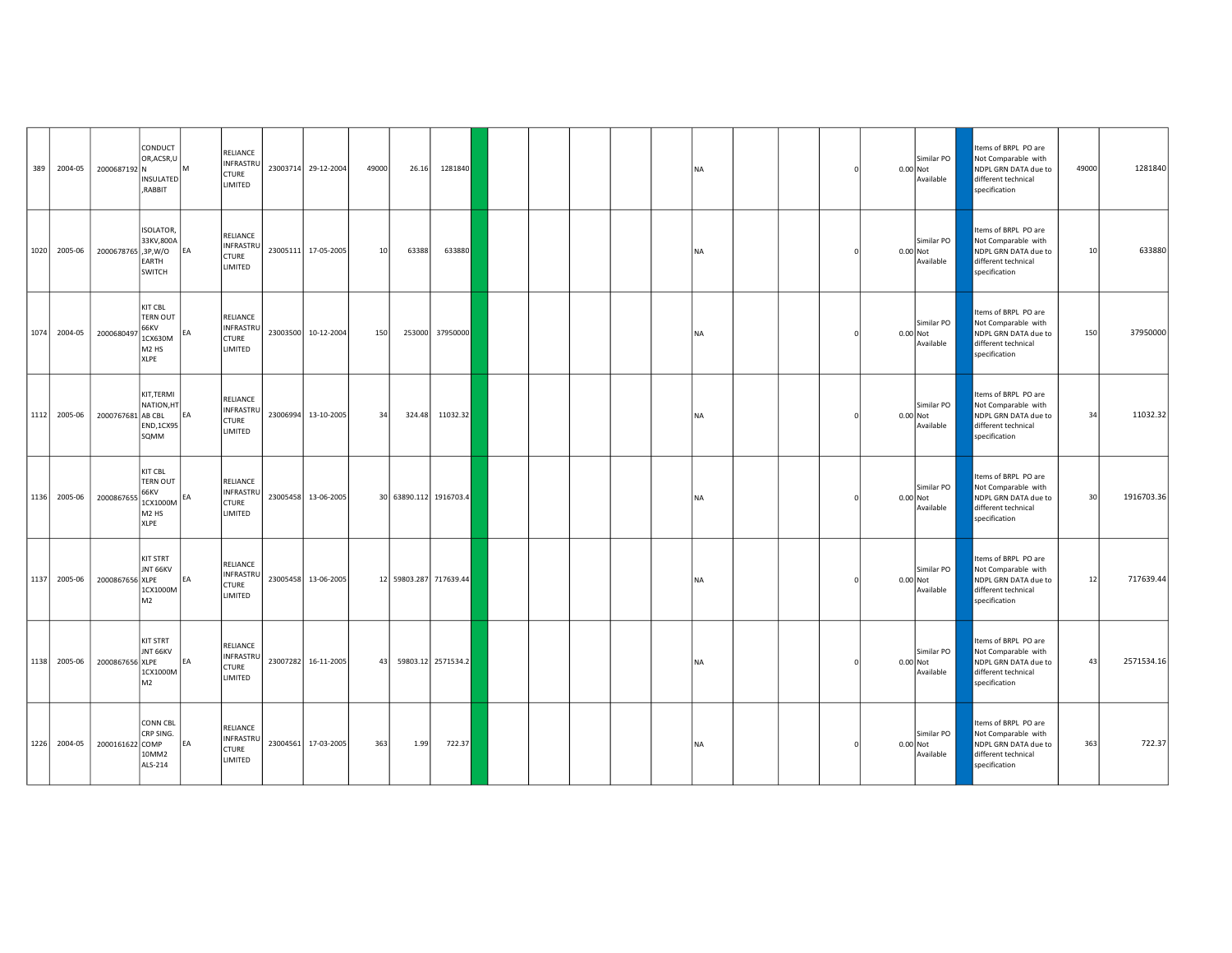| 1230 2005-06 | 2000161638 SOCKET       | <b>CONN CBL</b><br><b>CRP</b><br>630MM2<br>ALS-261                  | EA | RELIANCE<br>INFRASTRU<br>CTURE<br>LIMITED               | 23008148 06-02-2006 |      | 16 127.99125 | 2047.86  |  |  | <b>NA</b> |  |  | Similar PO<br>$0.00$ Not<br>Available | Items of BRPL PO are<br>Not Comparable with<br>NDPL GRN DATA due to<br>different technical<br>specification | 16   | 2047.86  |
|--------------|-------------------------|---------------------------------------------------------------------|----|---------------------------------------------------------|---------------------|------|--------------|----------|--|--|-----------|--|--|---------------------------------------|-------------------------------------------------------------------------------------------------------------|------|----------|
| 1231 2005-06 | 2000161638 SOCKET       | CONN CBL<br>CRP<br>630MM2<br>ALS-261                                | EA | RELIANCE<br><b>INFRASTRU</b><br>CTURE<br>LIMITED        | 23005456 13-06-2005 | 22   | 118.32       | 2603.04  |  |  | <b>NA</b> |  |  | Similar PO<br>0.00 Not<br>Available   | Items of BRPL PO are<br>Not Comparable with<br>NDPL GRN DATA due to<br>different technical<br>specification | 22   | 2603.04  |
| 1234 2005-06 | 2000384022 SOCKET AL EA | <b>CONN CBL</b><br>CRP<br>25MM2<br>ALS-219                          |    | RELIANCE<br>INFRASTRU<br>CTURE<br>LIMITED               | 23007348 21-11-2005 | 1440 | 1.35         | 1944     |  |  | <b>NA</b> |  |  | Similar PO<br>$0.00$ Not<br>Available | Items of BRPL PO are<br>Not Comparable with<br>NDPL GRN DATA due to<br>different technical<br>specification | 1440 | 1944     |
| 1235 2004-05 | 2000384022 SOCKET AL EA | <b>CONN CBL</b><br><b>CRP</b><br>25MM2<br>ALS-219                   |    | RELIANCE<br>INFRASTRU<br><b>CTURE</b><br>LIMITED        | 23004561 17-03-2005 | 390  | 1.2          | 468      |  |  | <b>NA</b> |  |  | Similar PO<br>$0.00$ Not<br>Available | Items of BRPL PO are<br>Not Comparable with<br>NDPL GRN DATA due to<br>different technical<br>specification | 390  | 468      |
| 1238 2004-05 | 2000759416              | <b>CONN CBL</b><br>CRP<br>SINGLE<br>HOL<br>630MM2<br>IS:5082        | EA | RELIANCE<br>INFRASTRU<br>CTURE<br>LIMITED               | 23004585 22-03-2005 | 56   | 119.19       | 6674.64  |  |  | <b>NA</b> |  |  | Similar PO<br>0.00 Not<br>Available   | Items of BRPL PO are<br>Not Comparable with<br>NDPL GRN DATA due to<br>different technical<br>specification | 56   | 6674.64  |
| 1239 2005-06 | 2000759416              | <b>CONN CBL</b><br><b>CRP</b><br>SINGLE<br>HOL<br>630MM2<br>IS:5082 | EA | RELIANCE<br>INFRASTRU<br>CTURE<br>LIMITED               | 23005456 13-06-2005 |      | 68.3         | 341.5    |  |  | <b>NA</b> |  |  | Similar PO<br>$0.00$ Not<br>Available | Items of BRPL PO are<br>Not Comparable with<br>NDPL GRN DATA due to<br>different technical<br>specification |      | 341.5    |
| 1240 2004-05 | 2000759416              | <b>CONN CBL</b><br>CRP<br>SINGLE<br>HOL<br>630MM2<br>IS:5082        | EA | RELIANCE<br><b>INFRASTRU</b><br><b>CTURE</b><br>LIMITED | 23004561 17-03-2005 | 631  | 65.18        | 41128.58 |  |  | <b>NA</b> |  |  | Similar PO<br>$0.00$ Not<br>Available | Items of BRPL PO are<br>Not Comparable with<br>NDPL GRN DATA due to<br>different technical<br>specification | 631  | 41128.58 |
| 1241 2004-05 | 2000759416              | <b>CONN CBL</b><br><b>CRP</b><br>SINGLE<br>HOL<br>630MM2<br>IS:5082 | EA | RELIANCE<br>INFRASTRU<br><b>CTURE</b><br>LIMITED        | 23004561 17-03-2005 |      | 65.18        | 195.54   |  |  | <b>NA</b> |  |  | Similar PO<br>0.00 Not<br>Available   | Items of BRPL PO are<br>Not Comparable with<br>NDPL GRN DATA due to<br>different technical<br>specification | -3   | 195.54   |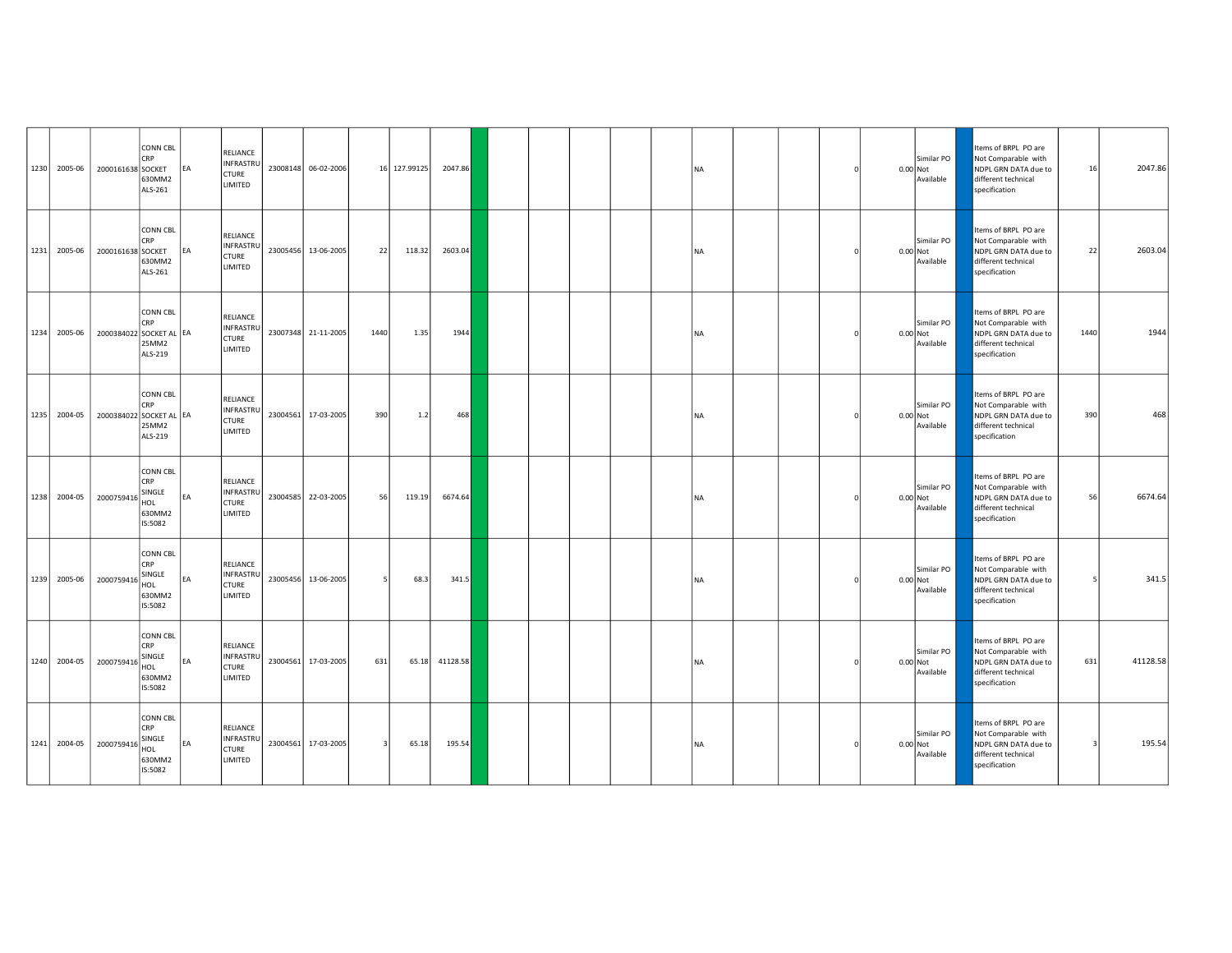| 1242 2004-05 | 2000759417           | <b>CONN CBL</b><br><b>CRP</b><br>SINGLE<br>HOL<br>150MM2<br>IS:5082        | <b>EA</b> | RELIANCE<br>INFRASTRU<br><b>CTURE</b><br><b>LIMITED</b>               | 23004561 | 17-03-2005          | 90   | 19.61       | 1764.9            |  |  | <b>NA</b> |  |  | Similar PO<br>$0.00$ Not<br>Available | Items of BRPL PO are<br>Not Comparable with<br>NDPL GRN DATA due to<br>different technical<br>specification | 90   | 1764.9    |
|--------------|----------------------|----------------------------------------------------------------------------|-----------|-----------------------------------------------------------------------|----------|---------------------|------|-------------|-------------------|--|--|-----------|--|--|---------------------------------------|-------------------------------------------------------------------------------------------------------------|------|-----------|
| 1243 2004-05 | 2000759420           | CONN CBL<br>CRP<br>SINGLE<br>HOL<br>50MM2<br>IS:5082                       | EA        | RELIANCE<br>INFRASTRU<br><b>CTURE</b><br>LIMITED                      | 23004561 | 17-03-2005          | 419  | 5.74        | 2405.06           |  |  | <b>NA</b> |  |  | Similar PO<br>0.00 Not<br>Available   | tems of BRPL PO are<br>Not Comparable with<br>NDPL GRN DATA due to<br>different technical<br>specification  | 419  | 2405.06   |
| 1244 2004-05 | 2000759420           | <b>CONN CBL</b><br><b>CRP</b><br>SINGLE<br>HOL<br>50MM2<br><b>CALS-312</b> | EA        | <b>RELIANCE</b><br>INFRASTRU<br><b>CTURE</b><br>LIMITED               | 23004561 | 17-03-2005          | 272  | 2.35        | 639.2             |  |  | <b>NA</b> |  |  | Similar PO<br>$0.00$ Not<br>Available | Items of BRPL PO are<br>Not Comparable with<br>NDPL GRN DATA due to<br>different technical<br>specification | 272  | 639.2     |
| 1263 2004-05 | 2000105952 MCB 3P    | CIR BR<br>415V 32A                                                         | EA        | RELIANCE<br>INFRASTRU<br><b>CTURE</b><br>LIMITED                      | 23004561 | 17-03-2005          | 79   | 201.25      | 15898.75          |  |  | <b>NA</b> |  |  | Similar PO<br>0.00 Not<br>Available   | Items of BRPL PO are<br>Not Comparable with<br>NDPL GRN DATA due to<br>different technical<br>specification | 79   | 15898.75  |
| 1264 2005-06 | 2000129071           | MCCB 3P<br>415VAC<br>100A                                                  | EA        | <b>RELIANCE</b><br><b>INFRASTRU</b><br><b>CTURE</b><br><b>LIMITED</b> |          | 23008148 06-02-2006 |      | 3 2716.8767 | 8150.63           |  |  | <b>NA</b> |  |  | Similar PO<br>0.00 Not<br>Available   | Items of BRPL PO are<br>Not Comparable with<br>NDPL GRN DATA due to<br>different technical<br>specification |      | 8150.63   |
| 1265 2004-05 | 2000691710 MCB-1P EA | CIR BR<br>240V 16A                                                         |           | RELIANCE<br>INFRASTRU<br><b>CTURE</b><br>LIMITED                      |          | 23004560 17-03-2005 | 214  | 86.25       | 18457.5           |  |  | <b>NA</b> |  |  | Similar PO<br>$0.00$ Not<br>Available | Items of BRPL PO are<br>Not Comparable with<br>NDPL GRN DATA due to<br>different technical<br>specification | 214  | 18457.5   |
| 1266 2005-06 | 2000691713           | <b>CIRBR</b><br>MCB <sub>1P</sub><br>240/415V<br>32A                       | EA        | <b>RELIANCE</b><br>INFRASTRU<br><b>CTURE</b><br>LIMITED               | 23005491 | 14-06-2005          | 2400 |             | 49.7536 119408.64 |  |  | <b>NA</b> |  |  | Similar PO<br>$0.00$ Not<br>Available | Items of BRPL PO are<br>Not Comparable with<br>NDPL GRN DATA due to<br>different technical<br>specification | 2400 | 119408.64 |
| 1267 2004-05 | 2000691713           | CIR BR<br>MCB <sub>1P</sub><br>240/415V<br>32A                             | EA        | RELIANCE<br>INFRASTRU<br><b>CTURE</b><br>LIMITED                      | 23004560 | 17-03-2005          | 1646 | 47.84       | 78744.64          |  |  | <b>NA</b> |  |  | Similar PO<br>$0.00$ Not<br>Available | Items of BRPL PO are<br>Not Comparable with<br>NDPL GRN DATA due to<br>different technical<br>specification | 1646 | 78744.64  |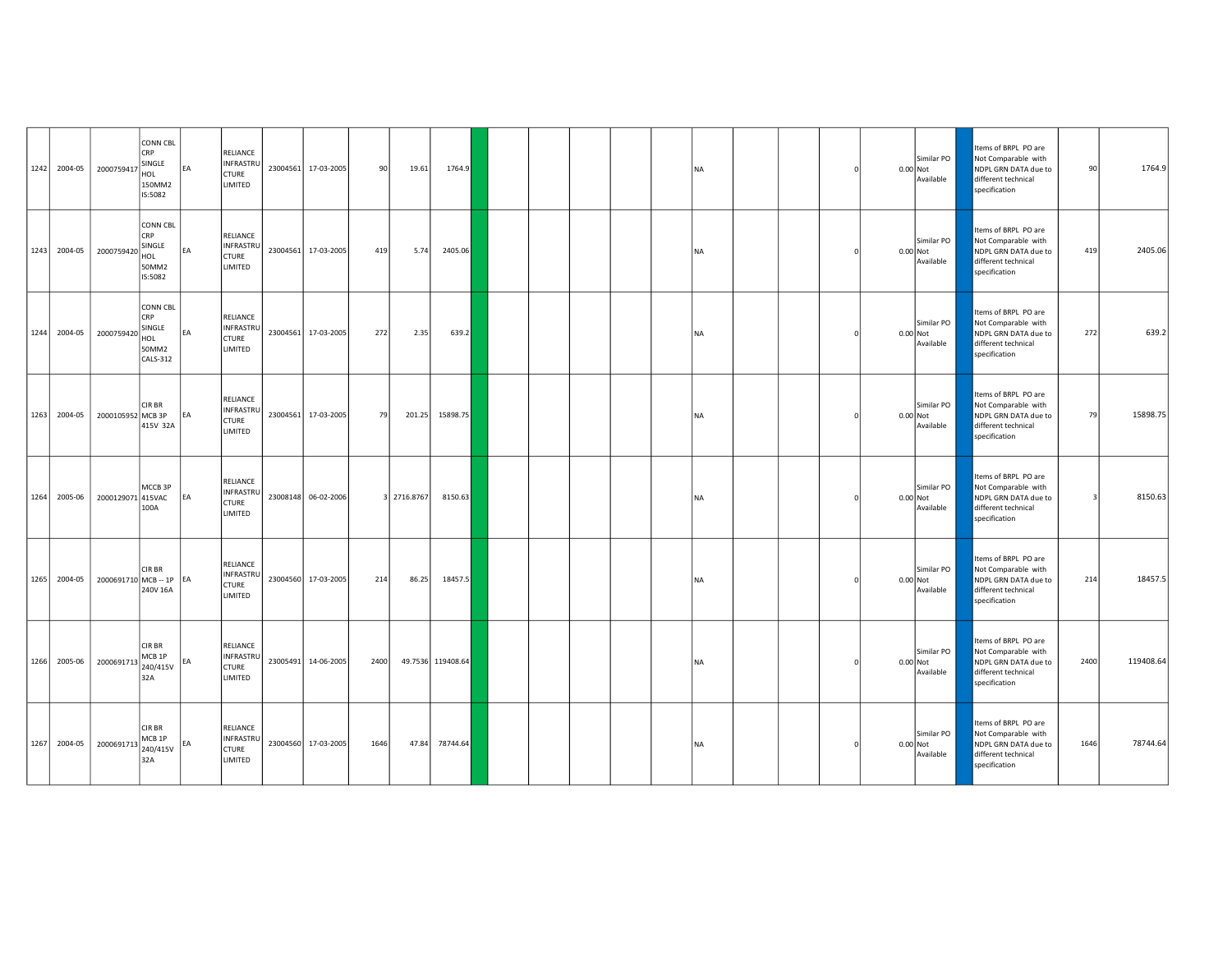| 1327 2005-06 | 2000747692                 | PANEL, APF<br>$C, 200KVAR$ <sub>EA</sub><br>,440V,3PH,<br>50HZ | RELIANCE<br>INFRASTRU<br><b>CTURE</b><br><b>LIMITED</b>        |          | 23007348 21-11-2005 |      |                        | 1 219686.74 219686.74 |  |  | <b>NA</b> |  |  | Similar PO<br>0.00 Not<br>Available   | Items of BRPL PO are<br>Not Comparable with<br>NDPL GRN DATA due to<br>different technical<br>specification | $\mathbf{1}$ | 219686.74   |
|--------------|----------------------------|----------------------------------------------------------------|----------------------------------------------------------------|----------|---------------------|------|------------------------|-----------------------|--|--|-----------|--|--|---------------------------------------|-------------------------------------------------------------------------------------------------------------|--------------|-------------|
| 1328 2004-05 | 2000747692                 | PANEL, APF<br>$ C, 200$ KVAR $ _{EA}$<br>440V,3PH,<br>50HZ     | RELIANCE<br>INFRASTRU<br><b>CTURE</b><br>LIMITED               |          | 23004560 17-03-2005 |      | 32 195277.13 6248868.2 |                       |  |  | <b>NA</b> |  |  | Similar PO<br>0.00 Not<br>Available   | tems of BRPL PO are<br>Not Comparable with<br>NDPL GRN DATA due to<br>different technical<br>specification  | 32           | 6248868.16  |
| 1329 2004-05 | 2000747693                 | PANEL.APF<br>$C,300$ KVAR $E_{BA}$<br>,440V,3PH,<br>50HZ       | <b>RELIANCE</b><br>INFRASTRU<br><b>CTURE</b><br>LIMITED        | 23004560 | 17-03-2005          |      |                        | 64 216273.01 13841473 |  |  | <b>NA</b> |  |  | Similar PO<br>$0.00$ Not<br>Available | Items of BRPL PO are<br>Not Comparable with<br>NDPL GRN DATA due to<br>different technical<br>specification | 64           | 13841472.64 |
| 1423 2005-06 | 2000448418                 | PIPE, RCC<br>HUME,150<br>MM,NP2,<br>W/COLLAR                   | RELIANCE<br>INFRASTRU<br><b>CTURE</b><br>LIMITED               | 23005118 | 17-05-2005          | 664  | 116.48                 | 77342.72              |  |  | <b>NA</b> |  |  | Similar PO<br>0.00 Not<br>Available   | Items of BRPL PO are<br>Not Comparable with<br>NDPL GRN DATA due to<br>different technical<br>specification | 664          | 77342.72    |
| 1424 2004-05 | 2000448418                 | PIPE, RCC<br>$HUME,150$ M<br>MM,NP2,<br>W/COLLAR               | <b>RELIANCE</b><br><b>INFRASTRL</b><br><b>CTURE</b><br>LIMITED |          | 23004561 17-03-2005 | 140  | 111.55                 | 15617                 |  |  | <b>NA</b> |  |  | Similar PO<br>0.00 Not<br>Available   | Items of BRPL PO are<br>Not Comparable with<br>NDPL GRN DATA due to<br>different technical<br>specification | 140          | 15617       |
| 1425 2005-06 | 2000448448                 | PIPE, RCC<br>HUME,200<br>MM,NP2,<br>W/COLLAR                   | RELIANCE<br>INFRASTRU<br><b>CTURE</b><br>LIMITED               | 23005456 | 13-06-2005          | 1508 |                        | 151.01 227723.08      |  |  | <b>NA</b> |  |  | Similar PO<br>0.00 Not<br>Available   | Items of BRPL PO are<br>Not Comparable with<br>NDPL GRN DATA due to<br>different technical<br>specification | 1508         | 227723.08   |
| 1469 2004-05 | 2000689511 F6, O/D, 630 EA | RMU,11KV,<br>350MVA,S<br>A,EXT,3WA                             | <b>RELIANCE</b><br>INFRASTRU<br><b>CTURE</b><br>LIMITED        |          | 23003714 29-12-2004 |      | 172 533801.62 91813879 |                       |  |  | <b>NA</b> |  |  | Similar PO<br>Not<br>Available        | Items of BRPL PO are<br>Not Comparable with<br>NDPL GRN DATA due to<br>different technical<br>specification | 172          | 91813878.64 |
| 1470 2004-05 | 2000689511 F6,0/D,630 EA   | RMU,11KV,<br>350MVA,S<br>A,EXT,3WA                             | RELIANCE<br>INFRASTRU<br><b>CTURE</b><br>LIMITED               |          | 23004132 07-02-2005 |      | 74 533801.62 39501320  |                       |  |  | <b>NA</b> |  |  | Similar PO<br>Not<br>Available        | Items of BRPL PO are<br>Not Comparable with<br>NDPL GRN DATA due to<br>different technical<br>specification | 74           | 39501319.88 |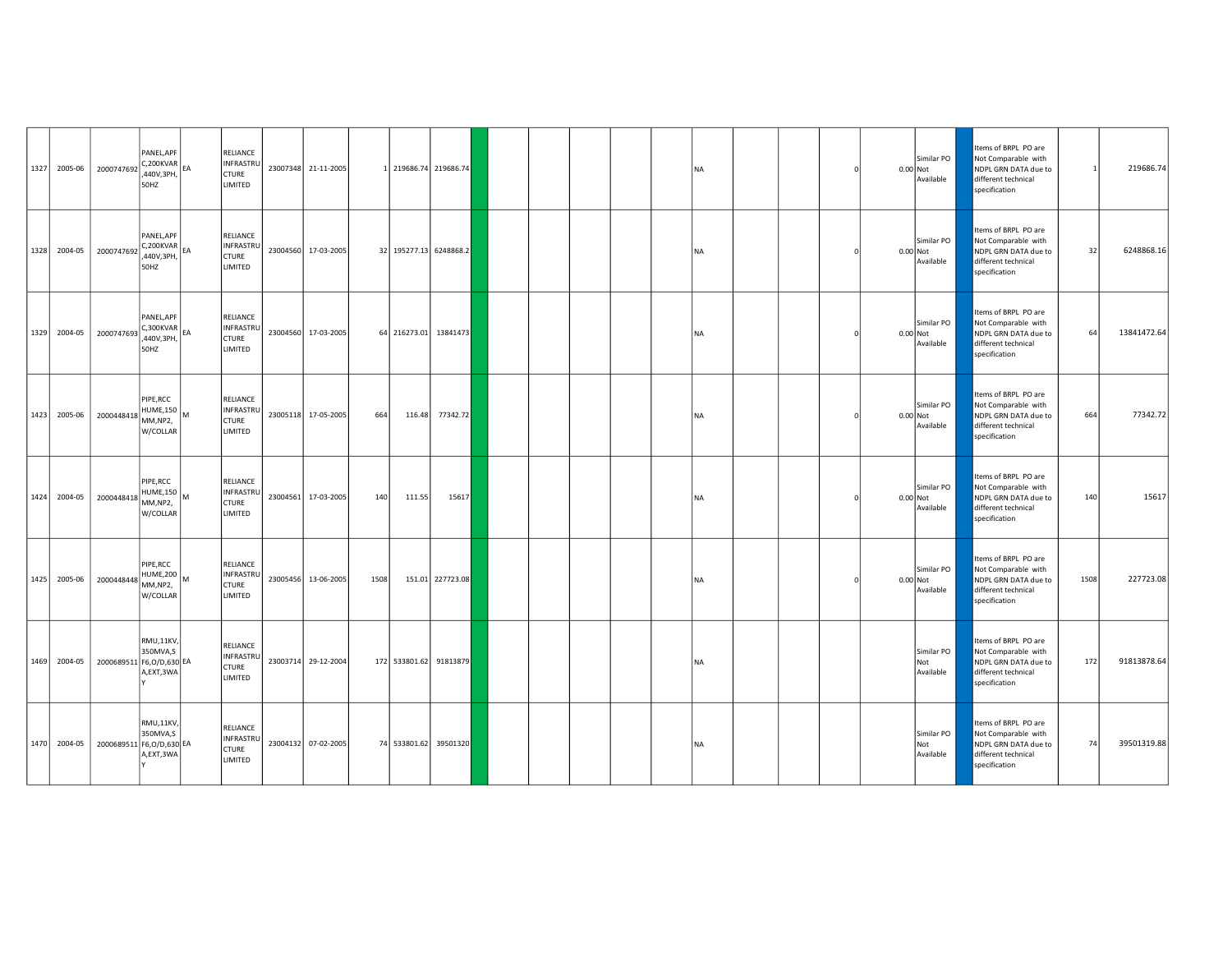|      | 1471 2004-05 | 2000689511 F6,630A, O/ EA | RMU,11KV,<br>350MVA.S<br>D,EXT,3WA                           |           | RELIANCE<br>INFRASTRU<br>CTURE<br>LIMITED        | 23004561 17-03-2005 |     | 32 533801.62 | 17081652              |                                                                                                          |      |     |     | <b>NA</b>         |                      |                 |        |            | Similar PO<br>Not<br>Available        | Items of BRPL PO are<br>Not Comparable with<br>NDPL GRN DATA due to<br>different technical<br>specification | 32  | 17081651.84 |
|------|--------------|---------------------------|--------------------------------------------------------------|-----------|--------------------------------------------------|---------------------|-----|--------------|-----------------------|----------------------------------------------------------------------------------------------------------|------|-----|-----|-------------------|----------------------|-----------------|--------|------------|---------------------------------------|-------------------------------------------------------------------------------------------------------------|-----|-------------|
|      | 1472 2004-05 | 2000689511 F6,630A, O/ EA | RMU,11KV,<br>350MVA,S<br>D,EXT,3WA                           |           | RELIANCE<br>INFRASTRU<br>CTURE<br>LIMITED        | 23004585 22-03-2005 |     |              | 31 533801.62 16547850 |                                                                                                          |      |     |     | <b>NA</b>         |                      |                 |        |            | Similar PO<br>Not<br>Available        | tems of BRPL PO are<br>Not Comparable with<br>NDPL GRN DATA due to<br>different technical<br>specification  | 31  | 16547850.22 |
|      | 1473 2004-05 | 2000689511 F6,630A, O/ EA | RMU,11KV,<br>350MVA,S<br>D,EXT,3WA                           |           | RELIANCE<br><b>INFRASTRU</b><br>CTURE<br>LIMITED | 23004585 22-03-2005 |     |              | 2 533801.62 1067603.2 |                                                                                                          |      |     |     | <b>NA</b>         |                      |                 |        |            | Similar PO<br>Not<br>Available        | Items of BRPL PO are<br>Not Comparable with<br>NDPL GRN DATA due to<br>different technical<br>specification |     | 1067603.24  |
|      | 1474 2004-05 | 2000689511                | RMU,11KV,<br>350MVA,S<br>F6,630A,O/ EA<br>D,EXT,3WA          |           | RELIANCE<br>INFRASTRU<br><b>CTURE</b><br>LIMITED | 23004585 22-03-2005 |     |              | 426490.9 3838418.1    |                                                                                                          |      |     |     | <b>NA</b>         |                      |                 |        |            | Similar PO<br>Not<br>Available        | Items of BRPL PO are<br>Not Comparable with<br>NDPL GRN DATA due to<br>different technical<br>specification | q   | 3838418.1   |
| 1475 | 2005-06      | 2000763092                | RMU,11KV,<br>350MVA,6<br>30A, SF6, EX<br>TENDABLE            | <b>EA</b> | RELIANCE<br>INFRASTRU<br><b>CTURE</b><br>LIMITED | 23005491 14-06-2005 |     | 443549.6     | 443549.6              | <b>LIKV J</b><br>Way RMU<br>Non<br>$ \text{Extensible} _{\text{No's}}$<br>(2 No's<br>630 A<br>Isolator & |      | ABB | ABB | NDPL/ENG<br>63/03 | G/APDRP/3 14.09.2003 | 10 <sup>1</sup> | 450000 | 450000 Not | Similar PO<br>Available               | Items of BRPL PO are<br>Not Comparable with<br>NDPL GRN DATA due to<br>different technical<br>specification |     | 443549.6    |
|      | 1476 2004-05 | 2000763092 ),11KV,350 EA  | <b>RING MAIN</b><br>UNIT(RMU<br>MVA,630A,<br>SF <sub>6</sub> |           | RELIANCE<br>INFRASTRU<br><b>CTURE</b><br>LIMITED | 23004526 14-03-2005 |     |              | 426490.9 1705963.6    | 1 Mo's<br>Way RMU<br>Non<br>Extensible<br>(2 No's<br>630 A<br>Isolator &                                 | No's | ABB | ABB | NDPL/ENG<br>63/03 | G/APDRP/3 14.09.2003 | 10              | 450000 | 450000 Not | Similar PO<br>Available               | Items of BRPL PO are<br>Not Comparable with<br>NDPL GRN DATA due to<br>different technical<br>specification |     | 1705963.6   |
|      | 1477 2004-05 | 2000766799 F6,630A,I/ EA  | RMU,11KV,<br>350MVA,S<br>D,EXT,3WA                           |           | RELIANCE<br><b>INFRASTRU</b><br>CTURE<br>LIMITED | 23003714 29-12-2004 | 216 | 462000       | 99792000              |                                                                                                          |      |     |     | <b>NA</b>         |                      |                 |        |            | Similar PO<br>$0.00$ Not<br>Available | Items of BRPL PO are<br>Not Comparable with<br>NDPL GRN DATA due to<br>different technical<br>specification | 216 | 99792000    |
|      | 1478 2004-05 | 2000766799 F6,630A,I/ EA  | RMU,11KV,<br>350MVA,S<br>D,EXT,3WA                           |           | RELIANCE<br>INFRASTRU<br><b>CTURE</b><br>LIMITED | 23004132 07-02-2005 |     | 462000       | 3234000               |                                                                                                          |      |     |     | <b>NA</b>         |                      |                 |        | 0.00 Not   | Similar PO<br>Available               | Items of BRPL PO are<br>Not Comparable with<br>NDPL GRN DATA due to<br>different technical<br>specification |     | 3234000     |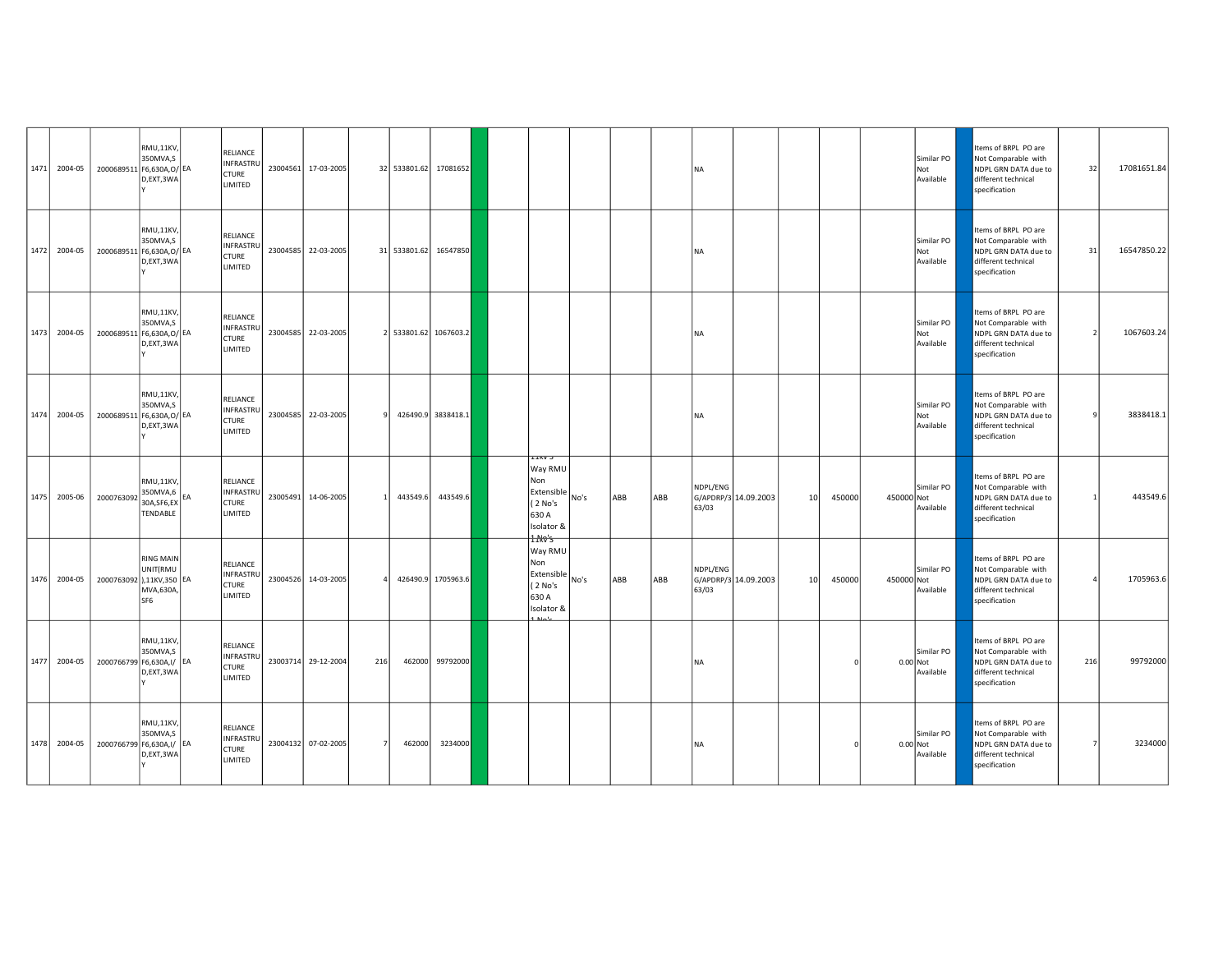| 1479 2004-05 | 2000766799 F6,630A,I/ EA | RMU,11KV,<br>350MVA.S<br>D,EXT,3WA                                     |    | RELIANCE<br>INFRASTRU<br><b>CTURE</b><br>LIMITED        |          | 23004526 14-03-2005 | $\overline{2}$ | 462000 | 924000           |  |  | <b>NA</b> |  |  | Similar PO<br>$0.00$ Not<br>Available | Items of BRPL PO are<br>Not Comparable with<br>NDPL GRN DATA due to<br>different technical<br>specification | -2  | 924000    |
|--------------|--------------------------|------------------------------------------------------------------------|----|---------------------------------------------------------|----------|---------------------|----------------|--------|------------------|--|--|-----------|--|--|---------------------------------------|-------------------------------------------------------------------------------------------------------------|-----|-----------|
| 1480 2004-05 | 2000766799 F6,630A,I/ EA | RMU,11KV,<br>350MVA,S<br>D,EXT,3WA                                     |    | RELIANCE<br>INFRASTRU<br><b>CTURE</b><br>LIMITED        |          | 23004560 17-03-2005 |                | 462000 | 462000           |  |  | <b>NA</b> |  |  | Similar PO<br>0.00 Not<br>Available   | tems of BRPL PO are<br>Not Comparable with<br>NDPL GRN DATA due to<br>different technical<br>specification  |     | 462000    |
| 1481 2004-05 | 2000766799 F6,630A,I/ EA | RMU,11KV,<br>350MVA,S<br>D,EXT,3WA                                     |    | RELIANCE<br>INFRASTRU<br><b>CTURE</b><br>LIMITED        |          | 23004585 22-03-2005 |                | 462000 | 924000           |  |  | <b>NA</b> |  |  | Similar PO<br>0.00 Not<br>Available   | Items of BRPL PO are<br>Not Comparable with<br>NDPL GRN DATA due to<br>different technical<br>specification |     | 924000    |
| 1482 2004-05 | 2000766820               | SINGLE<br><b>BREAKER</b><br>EXT.UNIT,2<br>00A<br>F/RMU,O/              |    | RELIANCE<br>INFRASTRU<br><b>CTURE</b><br>LIMITED        | 23004560 | 17-03-2005          | 43             | 287500 | 12362500         |  |  | <b>NA</b> |  |  | Similar PO<br>0.00 Not<br>Available   | Items of BRPL PO are<br>Not Comparable with<br>NDPL GRN DATA due to<br>different technical<br>specification | 43  | 12362500  |
| 1490 2004-05 | 2000801323               | <b>RING MAIN</b><br>UNIT(RMU EA),11KV,SF6,<br><b>INDOOR</b>            |    | <b>RELIANCE</b><br>INFRASTRU<br><b>CTURE</b><br>LIMITED |          | 23003714 29-12-2004 | 42             | 698500 | 29337000         |  |  | <b>NA</b> |  |  | Similar PO<br>0.00 Not<br>Available   | Items of BRPL PO are<br>Not Comparable with<br>NDPL GRN DATA due to<br>different technical<br>specification | 42  | 29337000  |
| 1491 2004-05 | 2000801323               | <b>RING MAIN</b><br>UNIT(RMU<br>),11KV,SF6,<br><b>INDOOR</b>           | EA | RELIANCE<br>INFRASTRU<br><b>CTURE</b><br>LIMITED        | 23004561 | 17-03-2005          |                | 698500 | 4889500          |  |  | <b>NA</b> |  |  | Similar PO<br>$0.00$ Not<br>Available | tems of BRPL PO are<br>Not Comparable with<br>NDPL GRN DATA due to<br>different technical<br>specification  |     | 4889500   |
| 1492 2004-05 | 2000801323               | <b>RING MAIN</b><br>UNIT(RMU EA),11KV,SF6,<br><b>INDOOR</b>            |    | RELIANCE<br>INFRASTRU<br><b>CTURE</b><br>LIMITED        |          | 23004585 22-03-2005 | 156            |        | 698500 108966000 |  |  | <b>NA</b> |  |  | Similar PO<br>0.00 Not<br>Available   | Items of BRPL PO are<br>Not Comparable with<br>NDPL GRN DATA due to<br>different technical<br>specification | 156 | 108966000 |
| 1493 2004-05 | 2000801323               | <b>RING MAIN</b><br>$ UNIT(RMU) _{EA}$<br>),11KV,SF6,<br><b>INDOOR</b> |    | RELIANCE<br>INFRASTRU<br><b>CTURE</b><br>LIMITED        |          | 23004585 22-03-2005 | $\mathbf{B}$   | 698500 | 2095500          |  |  | <b>NA</b> |  |  | Similar PO<br>0.00 Not<br>Available   | Items of BRPL PO are<br>Not Comparable with<br>NDPL GRN DATA due to<br>different technical<br>specification | 3   | 2095500   |